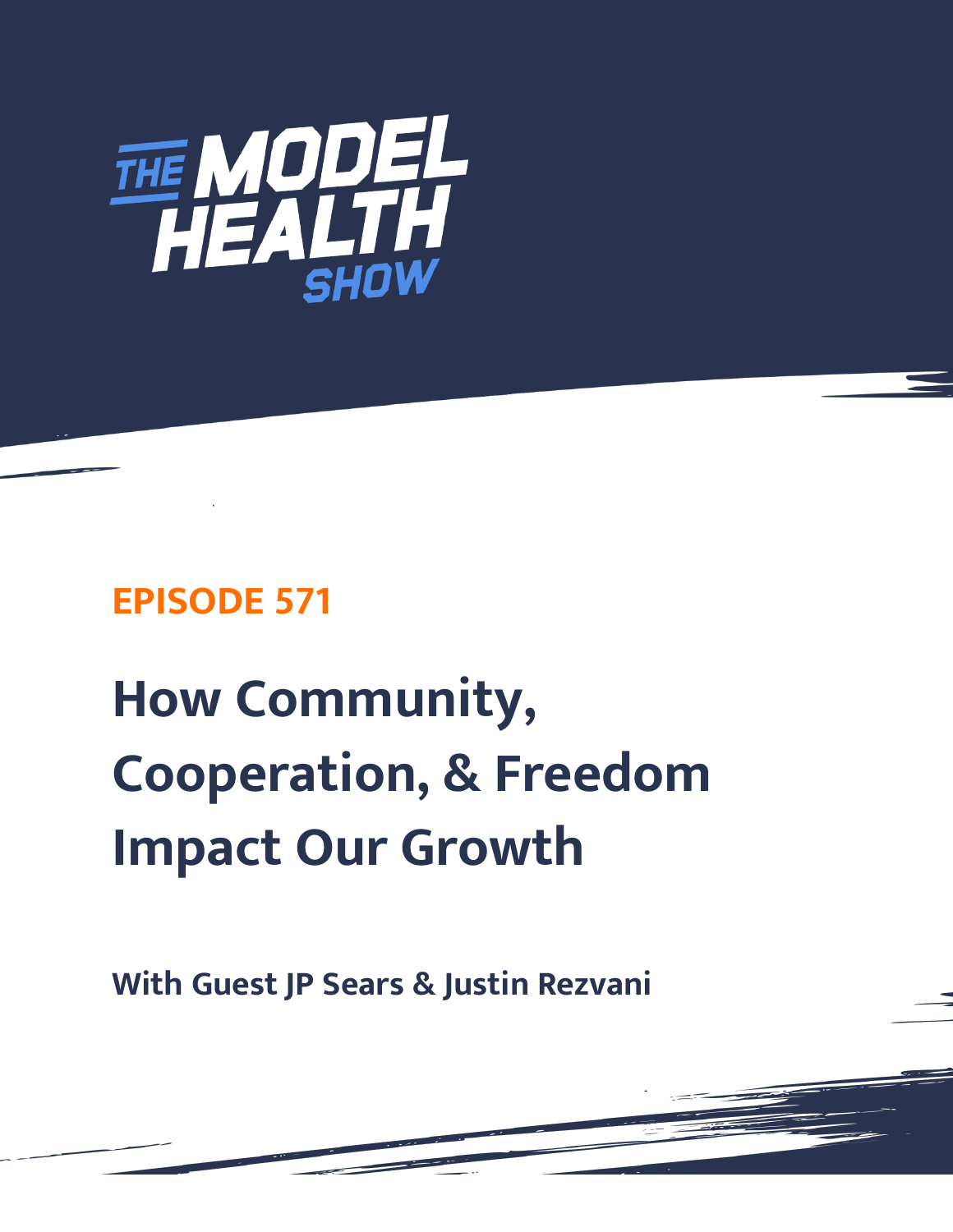## **You are now listening to The Model Health Show with Shawn Stevenson. For more, visit themodelhealthshow.com.**

**SHAWN STEVENSON:** Welcome to The Model Health Show. This is fitness and nutrition expert, Shawn Stevenson, and I'm so grateful for you tuning in with me today. Do you know what's really amazing for your health? Freedom. Freedom is an absolutely regenerative, powerful, lifeaffirming asset that oftentimes we don't appreciate until we no longer have it. In all seriousness, it's within the context of freedom that lies some very deep human needs. Some of those human needs reside in or feeling of significance. We all require a sense of purpose and a sense of value and a sense of significance to be able to thrive as a human being. We evolved as being a part of a community, being part of tribes and having our value place within that in our sense of connection and being seen is incredibly important, so having the ability to share our perspective, to share our life, that is an aspect of freedom. Another human need under the umbrella of freedom is the need for growth. There's a statement that says, "You're either growing or you're dying." You can't sit still. Life is Moving, life is happening, life is evolving. And so, growth is required if you're going to participate in life, especially right now, and when your growth is controlled and it is imprisoned, it creates this very strong tension, but there's good tension and then there's life-detracting tension.

There's life-affirmative tension and life-detracting tension. Like if you think about the chicken and the egg. The egg is all the baby chick knows, but suddenly that world starts to get very crammed and tight, but it's requiring for the baby to start poking away, to start pecking its way out of this, what it thought was the entire universe of itself and expand its horizons and venture into an entirely new world. So, it's that kind of life affirming contraction that can take place, but if we were able to just stay inside of that shell and just be like, "This is the limits that I have," and allow that to crush us and to crush our potential, then we would probably be the biggest chicken of all. And so, what we're talking about today is being able to break out of the perceived restrictions that we have on our freedom. Oftentimes, again, we don't even realize these things are happening, we often exist in disbelief about freedom that has many different contexts that we're operating in. So, to give you an example, we love the ability to choose freely. It's a big driving force of even what we do as far as our diets.

We do not like to be told what to do. Alright, if you tell somebody who's... Their family grew up, maybe their families from Sicily, and they grew up eating all these wonderful pastors and amazing, decadent desserts that they're coming and they're trying to get a health issue addressed, you know what? We're going to take care of this health issue, but you can never have pasta again. Pastas off the menu. I know your family has been eating pasta for centuries, but that's taken away. That person, because they want to get... Fill in the blank, benefit, maybe it's to lose weight, they'll do the thing for a while, but in the back of their mind the whole time [is, "They](https://themodelhealthshow.com/jp-sears-justin-rezvani/)'[re putting me in prison. They](https://themodelhealthshow.com/jp-sears-justin-rezvani/)'[re putting me in a prison of what I can and can](https://themodelhealthshow.com/jp-sears-justin-rezvani/)'[t do.](https://themodelhealthshow.com/jp-sears-justin-rezvani/) 

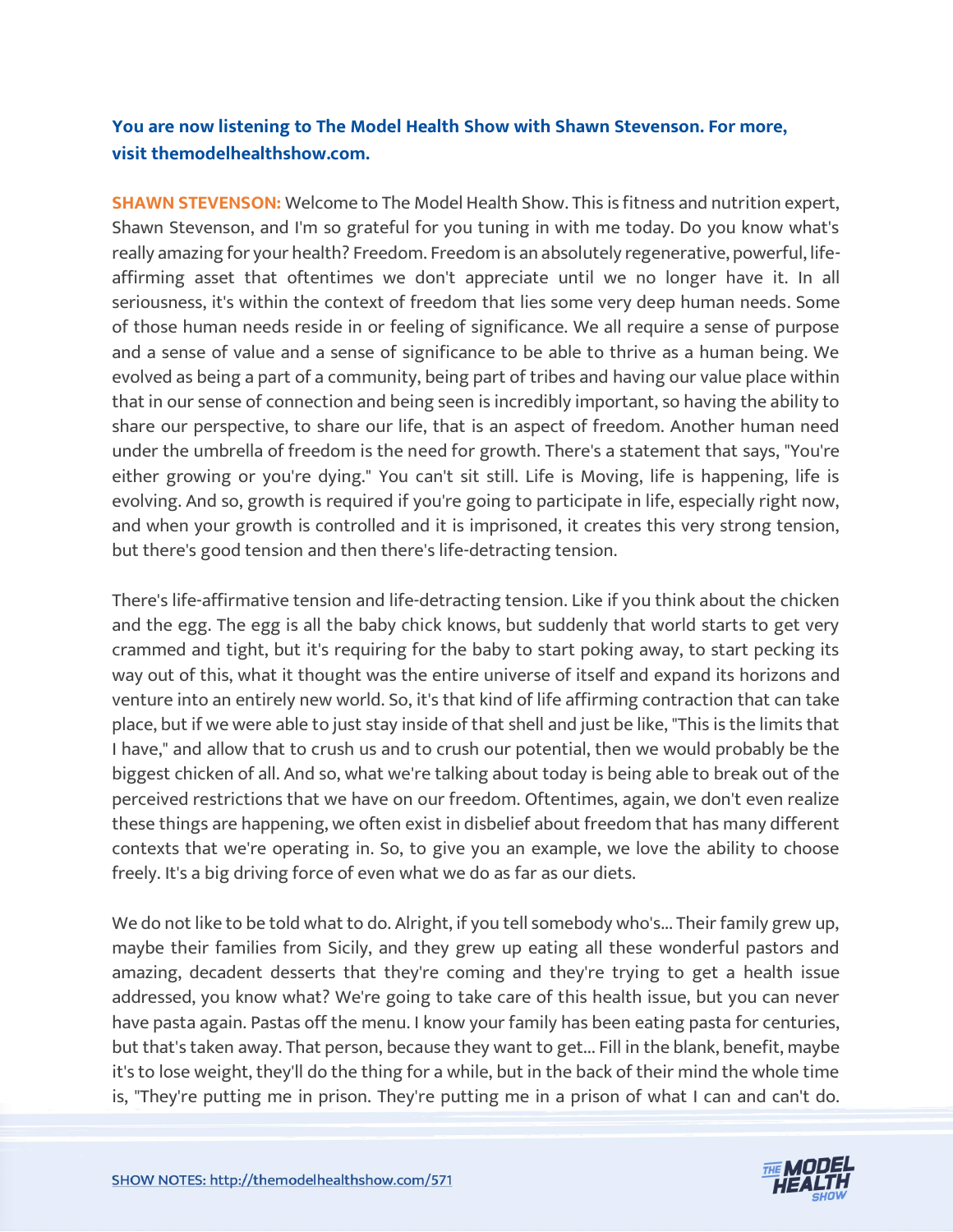They're taking away the thing that I love that's a part of my heritage, that's a part of my value." And at some point, it might not be a week later, it might not be a month later, it might not be a year later, but at some point, when you put someone in prison and we value freedom, they're going to be... Maybe they achieve their weight loss.

They might be driving home after work and they catch a whiff of Olive Garden and it's not even top tier pasta, by the way, but suddenly the aroma tickles their nose hairs, and they pull in quickly and aggressively into the Olive Garden parking space, and they're just going absolute ham on fettuccine, alright? And hopefully you know what ham means, it's hard as a mother, alright? Shout out to Samuel L. Jackson, I said that in his voice in my head, and also shout out to the song, the collaborative efforts of Jay Z and Kanye, H-A-M, ham, but they're going ham on Fettuccini because they want to break out of that restrictive box.

We do not like to be told what to do, however, we can create structures. The thing about it too is that, when we are left to our own devices, we can also fall into this place where we experience what's known as the paradox of choice. Where there's so many freedoms, there's so many options to choose from that we end up choosing nothing. It paralyzes us, and this goes back to a great book and also a TED talk from Barry Schwartz, and this paradox is very interesting. But here's the thing, humans operate really remarkable when we have boxes to operate in. Within that box of different choices, within that box of freedoms, it makes life a little bit easier because we have a framework. Now, here's the thing, do you want to be able to choose your own framework? That's what we're talking about here. Creating your own constructs of freedom and freedom in your nutrition, freedom in your movement practices, in your sleep, in your financial health, in your relationships, in your ability to express your voice, because right now, one of the deep...

Again, one of these human needs is community, and our community has evolved in recent years to where now, a lot of our community connection is happening "online", in this cyber world. Now, this is not a debate of whether that's good or bad, it just is, and it is the human experience right now. Now, I do want to put in a special word for offline communications, because truly that's what our genes expect of us, our DNA expects us to interact in the real world with other humans. This other format is in new invention. We haven't been doing this very long, we don't know the long-term ramifications, but the beauty of it, this does not mean that it can't be used to great service and impact and value, but it just depends on... It's a tool on how you use it. We could be getting online and just jumping on and spend a lot of time in the gossip sites and that kind of thing, or we could be getting online and having in-depth conversations about ideas and about breakthroughs, and about science, and music, and discovery and appreciation, and all these wonderful things that expand our reach, expand our connection.

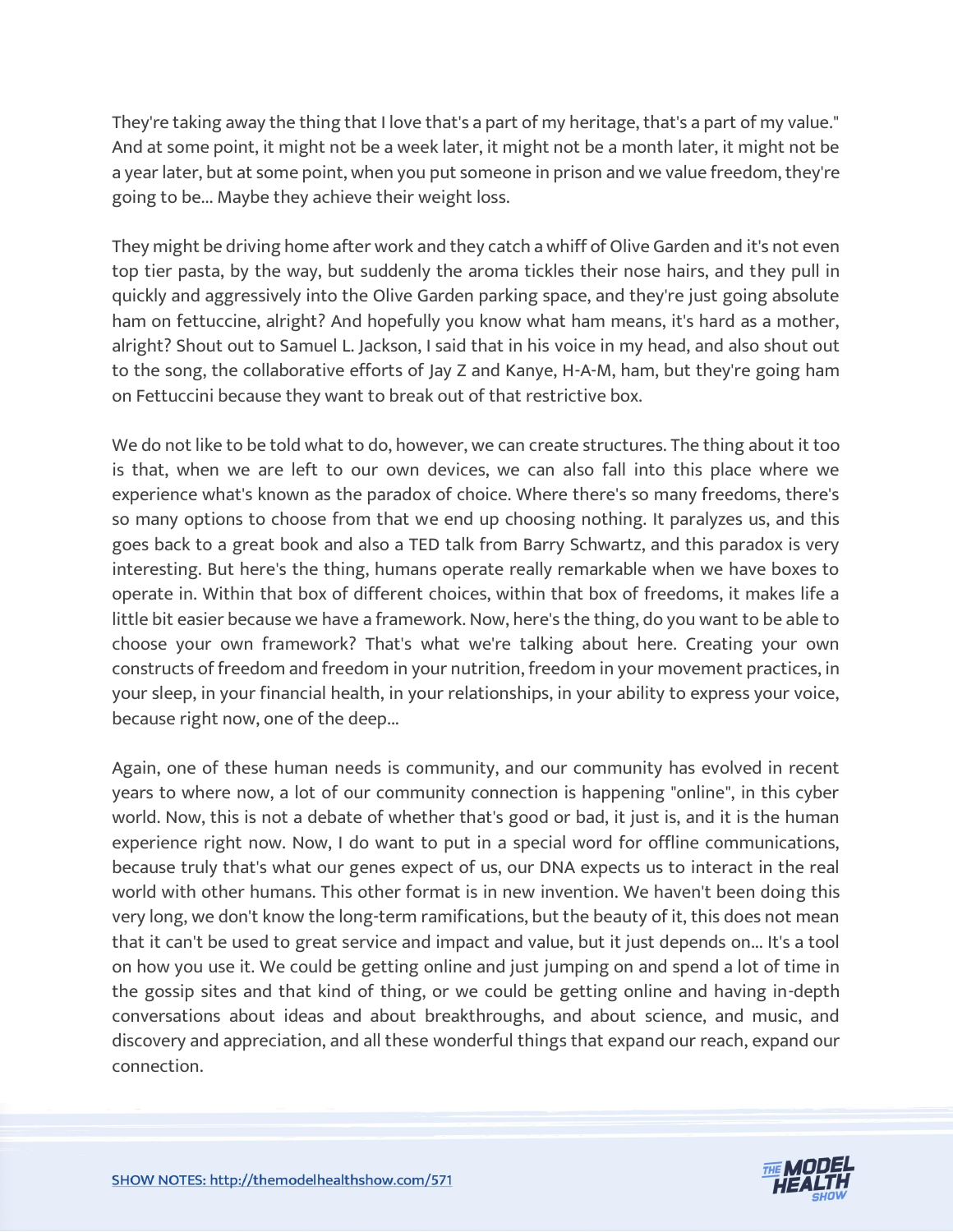And I believe that every single human being has the right to share their voice, but right now we're existing in a time where one of the big monikers that's governing, that's infringing upon our freedom, is this concept of misinformation, alright? Misinformation. Not to say that misinformation does not exist, but who deems what is misinformation and what is not? Who deems what is a fact and what is not a fact? Therein lies the schism, therein lies the problem, but also therein lies the potential growth. I believe, and this is what we've evolved doing, the solution for misinformation is better information, not to suppress the voice of the misinformation. Because if we were rightfully flagging and suppressing the voices that are pumping out misinformation, then the head of the CDC would be guilty of this. On several occasions, the Center for Disease Control and Prevention, the governing body that our citizens have been directing our attention towards because it's been flagged in all of our posts, if we're talking about this subject matter with COVID-19. It's directing people to the CDC, alright?

And the head of the CDC, Dr. Rochelle Walensky, and I'm sure again, brilliant human being, passionate about service and doing this work, she is on record video, and we're going to play it for you, saying with her own mouth that the COVID-19 vaccines stop the transmission of the virus. Listen to her say it from her own lips.

Dr. Rochelle Walensky: Our data from the CDC today suggest that vaccinated people do not carry the virus, don't get sick, and that it's not just in the clinical trials, but it's also in real world data.

**SHAWN STEVENSON:** Now, this statement should have been censored. It should have been flagged. It should have been taken down. All of the things, if the governing bodies of social median and information dissemination were doing things equally because it was wrong. It was not just wrong; it was blatantly destructfully wrong. Now, also, we have to put this in parenthesis, this was not necessarily her intention, of course, to spread misinformation, but the voices who would have opposition towards her statement, those were the people who were de-platformed or censored. And that's just not okay. I believe she has the right to make that statement, and I believe that other people have the right to speak up against that statement and to oppose a statement, so we can have healthy conversations, that's how society moves forward. And also, we should be questioning when she says that statement that this stops the transmission of this virus.

We were all receiving this information about this... There's this 95% effectiveness with these new vaccines, and that sounds amazing, sounds absolutely amazing on the surface, but most folks never stop to ask 95% effective at doing what? What does that even mean? And from her perspective, what she was sharing that this stops the transmission of the virus, is that it's going to be 95% effective at stopping the transmission of the virus. And then that story devolved, but what we did was, as soon as the data came out from the vaccine trials, I immediately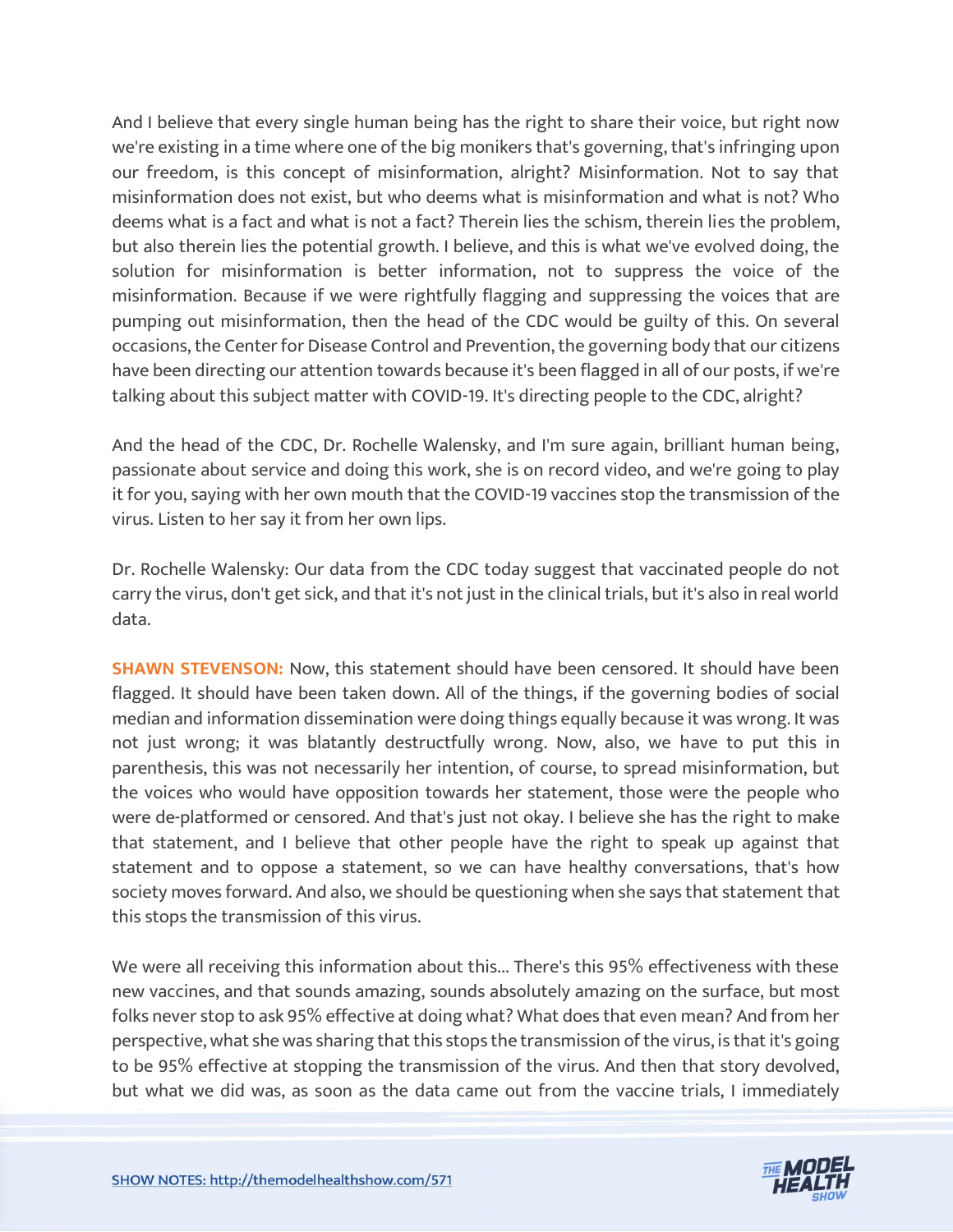reached out to an epidemiologist and somebody who had a published peer-reviewed analysis, peer-review paper analysis of the vaccine trial data to articulate and share with the public, to share with all of us in our community, and of course having that spread at a wider magnitude, what does this actually mean? What does a clinical trial data actually mean? This 95% effectiveness for Pfizer, 94% effectiveness for Moderna respectively. What does that actually mean?

And what he revealed, and again, it wasn't his intention, he's just analyzing and sharing what the data says, and of course, we'll put that episode for you with Dr. Ron Brown, if you happen to have missed it. And this again, this was very early on, we were working to share this information because all we need was better information and clarity, so people don't just have this superficial belief about what a thing is. And so, what he shared was, the clinical trial data for Pfizer and Moderna with the 95% and 94% effectiveness respectively war, was 95% effective at reducing mild to moderate symptoms, and Moderna, 94% effective at reducing mild to moderate symptoms. This was not reducing transmission, this was not reducing hospitalizations, not reducing death, those were not primary end points that we're seeing in the vaccine trials and that's just what is. And that's okay but people don't know that they didn't know that then and most folks have no idea about it still to this day.

And what was being propagated was 95% effectiveness, and that's all you hear 'cause it sounds remarkable, but that was the relative risk reduction seen in the clinical trials. And that particular number is great for clinical comparisons. We'll just say from one analysis group to another or one trial to another, but that is not the number that is usable for an individual in the real world. That risk, that relative risk reduction does not apply to an individual. That number that applies to an individual is called the absolute risk reduction. That's the absolute risk reduction is the risk reduction of that person in the real world in relationship to this virus, and what that number came out to be was not 95% effective for Pfizer, it was not 50%, it was not 30% effective, it was not even 1% effective. The effectiveness, the absolute risk reduction for an individual in the real world with the Pfizer vaccine was a 0.7% absolute risk reduction.

In the real world as an individual, their risk reduction from that vaccine was less than 1%. That is the most ethical viable number to share with the public, but the thing is when they share this particular number, if they were to share the absolute risk reduction, people would not be running out and lining up and creating so much divisiveness for something that had less than a 1% effectiveness. There's no context, there's no well-rounded education, but the thing is the 95% effectiveness is not a lie, it's just the framing because the relative risk reduction was 95% in the clinical trials. But true informed consent provides all the data, but again, it creates this silo of informed consent, this silo of belief about freedom to choose that didn't really exist because people did not have the complete information. And this is what we're striving to do,

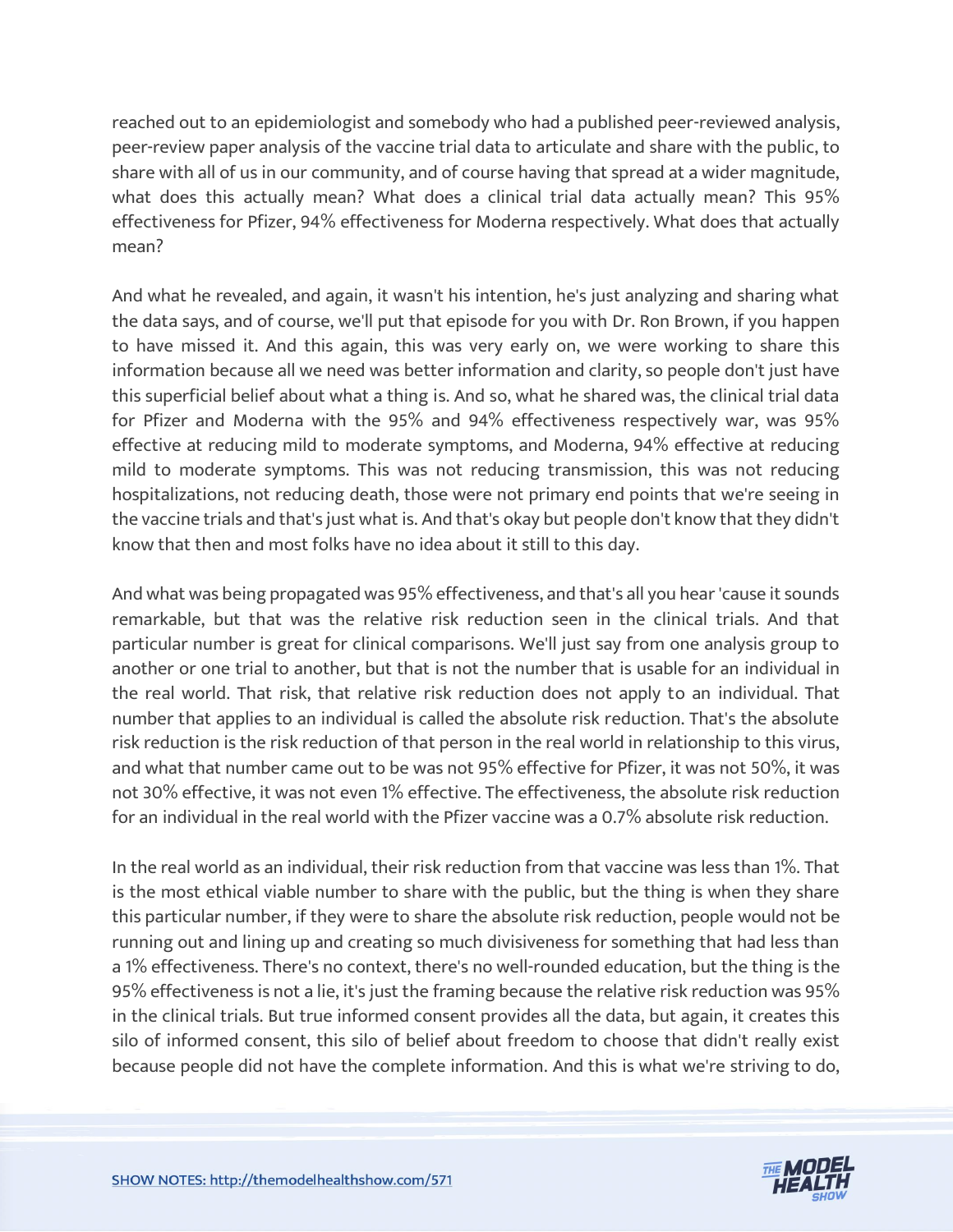is to make sure that well-rounded information coming from multiple perspectives, multiple voices, is something that rings true from here on as a society.

We need it so badly, because as soon as it becomes one guild of voices who know all, control all, tell all, tell you what to think and what to do, man, we're getting to a very, very dangerous place. That has absolutely decimated society after society, after society. This experiment, this freedom of experiment here in the United States, this experiment of democracy has gone pretty, pretty well for a long time, of course, it's not been perfect in the slightest, but it's gone pretty well. But now we're starting to venture into some territory where freedoms are being taken away from citizens under the guise of protecting themselves and others. Under the guise of, "We know what's best, we know what's true, and if you're not abiding by what we believe to be true, then you're out." You're eliminated from this platform, from this conversation, you're ostracized, you're attacked, and this is just simply not healthy. We need to have healthy conversations. We need to be open and understanding. We need to evaluate multiple perspectives, and today's episode is about pushing that conversation forward. How can we do that?

Because right now it's so volatile and divisive, and from somebody like myself, I don't have a dog in the fight. I don't like that analogy, by the way, 'cause I guess is with dog fighting, but I don't have a dog in the fight, I don't have a horse in the race of whether or not a vaccine is effective. I don't care. If it's effective, great. If it's not effective, great. I just care about the science. I just care about effectiveness at the end of the day. I'm a results guy. I care about results, is something working? And I care about logic, being able to look at things rationally and say, "You know what, it's not working," or "You know what, that's working." That's all... That's how I'm driven, that's how I'm wired up. And with that being said, as we move forward as a society, we have to step into real empowerment. Real freedom, not superficial freedom, not conditional freedom, but freedom that allows for conversation, that allows for inclusion, especially of people who have opposing viewpoints to be able to have healthy conversations.

And if you don't want to participate in those conversations, so be it, you don't have to, but having the freedom to choose that. And so, because of the turbulence that has taken place, innovations have been taking place as well, because that's the beauty of humanity. We respond. We solve problems. We're driven to figure things out, and so we've got some very special guests. We've got a trio on today with three of us, alright? We got a trio on to talk about some really incredible things that are happening right now, and just really, really excited about this. Now, both of these guys are joining us today from Austin, Texas, and this is the home base of one of my favorite places on planet Earth, and that's Onnit HQ. And Onnit is a leader in human optimization, whether it's from all of the physical treatments that they have there. Like they were one of the first companies to bring in the sauna technology and the cryotherapy

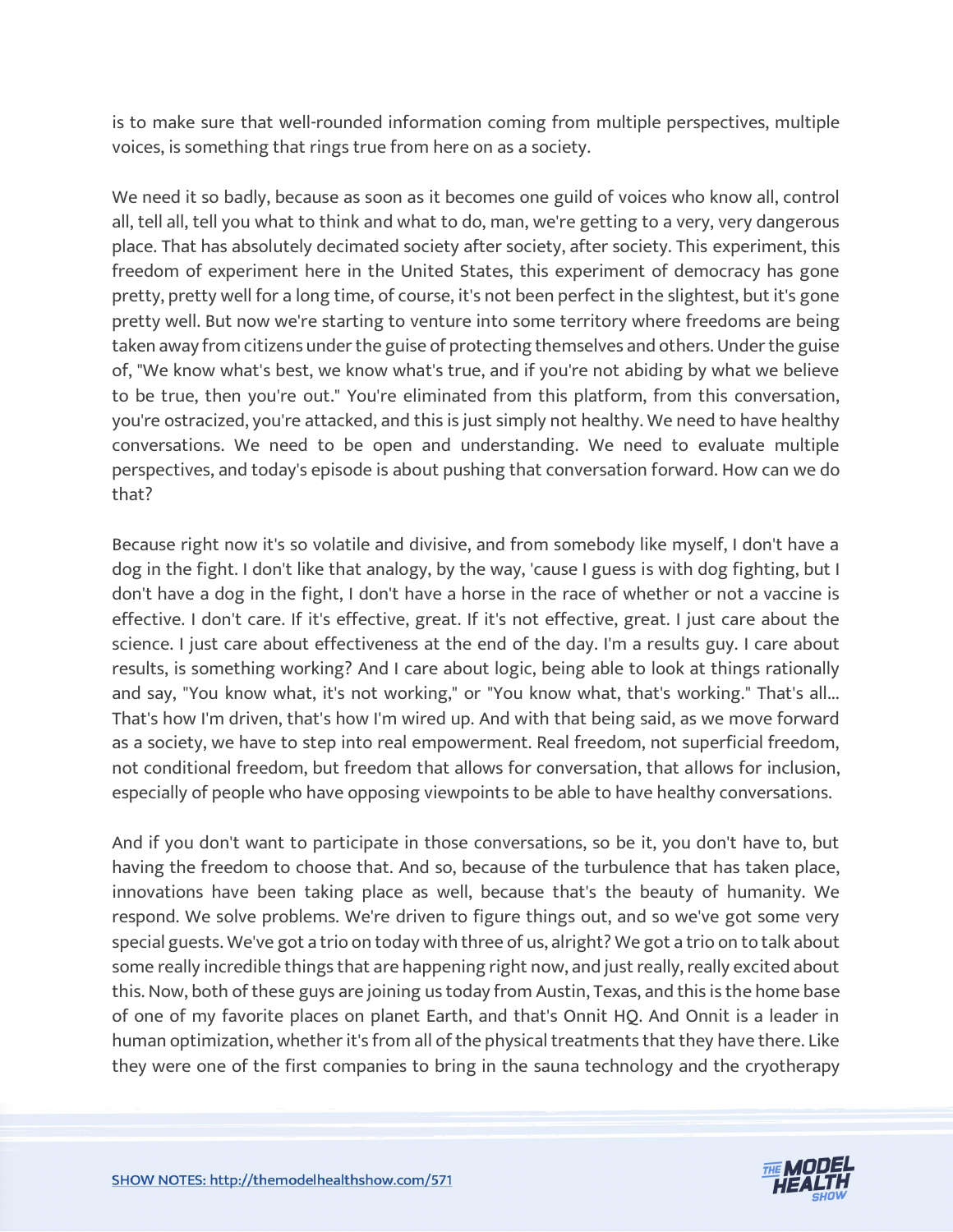and the Jujitsu training gym, and they've had all these world class athletes working out there, NFL players, top people in MMA and everything in between, and of course, everyday folks.

So, their facility is fantastic, so if you're ever down in Austin, pop in to Onnit HQ. But also, they're a leader in human optimization in the form of nutrition, and one of the few companies that actually does randomize controlled trials for many of their products to actually get the feedback, get the clinical data with respected universities to see like, does our products actually do what we say they do? And so that's what's really remarkable about them as well, and one of the things that I utilize from Onnit, literally every day, and I had today, is there MCT oil. A randomized double-blind study published in the International Journal of Obesity and Related Metabolic Disorders, place participants on a reduced calorie diet that included either supplemental MCTs, medium change triglycerides or supplemental long chain triglycerides or LCTs. After the data was compiled, it was revealed that the group who included MCT oil lost more weight, eliminated more body fat, and experienced higher levels of satiety.

Additionally, again, another study, this was cited in the Journal of Obesity and Related Metabolic Disorders, reveal that MCTS are able to boost the oxidation of stored body fat while increasing satiety at the same time. The study also noted that MCTs enable study participants to retain more of their muscle mass during the weight loss process. Really remarkable stuff, and again, putting it head-to-head with other oils with the diets being the same, we see that MCTs do something really remarkable for our metabolism. Head over there, check them out, it's onnit.com/model, that's O-N-N-I-T.com/model, you get 10% off their MCT oil, and they also have an emulsified MCT oil as well, and all their other human optimization supplements. It's onnit.com/model, now let's get to the Apple podcast review of the week.

**ITUNES REVIEW:** Another five-star review titled, "Thank you, thank you, thank you," By Hardy B. Gill. "One year ago, I had an accident in my truck and subsequent scans revealed NAFLD, and I was 250 pounds with the rubbish junk diet. I immediately started researching fatty liver and nutrition, and thankfully stumbled across John's podcast. That day, my life changed forever. Shawn is clear and concise. He explains everything so we understand exactly what's going on in our bodies. I listen to him so much; he feels like family. I've bought both his books, 'Eat Smarter' and 'Sleep Smarter'. I've learned so much that I'm literally a new person from inside out and outside in. From fasting, sleep quality, nutritionally and brain function, I feel like I'm 20 years younger with a new renewed energy and appreciation for life. Oh, and my fatty liver completely cured. Now, 100% normal. Thank you, Shawn."

**SHAWN STEVENSON:** Let's go. That is absolutely amazing. And I'm just speechless. You are a superhero. Thank you for executing, for putting these things into place for yourself and for being empowered, and just even taking the time to share your voice and to share your story, it matters, it matters so much. And we are family, I appreciate you so much for making me a

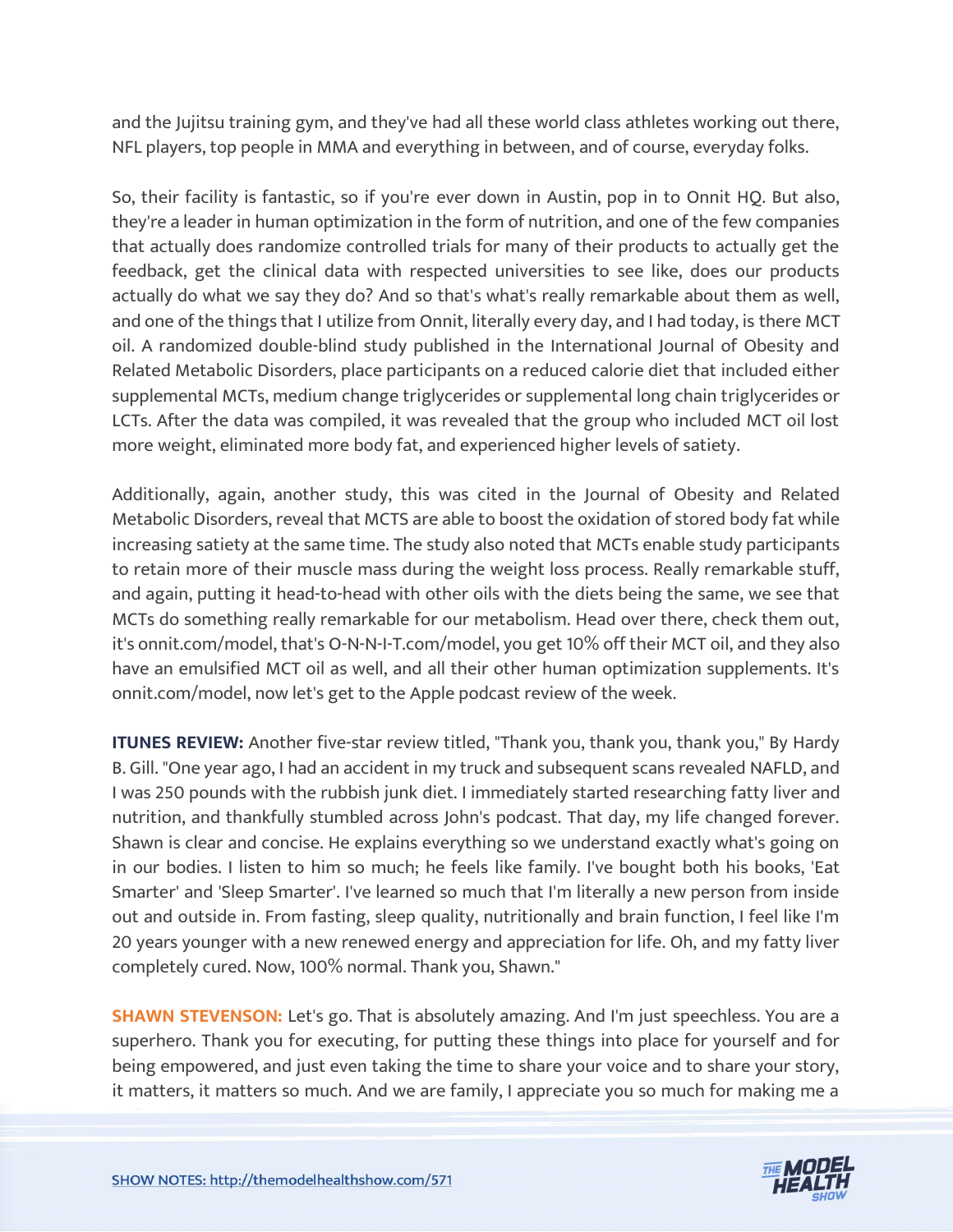part of your world, and everybody, thank you so much for popping over to Apple Podcasts and leaving a review for The Model Health Show. It means everything. And on that note, let's get to our special guest and topic of the day. Our guest today are the tandem Justin Rezvani and JP Sears. Justin was featured in Forbes 30, under 30 as a founder of a remarkable influencer marketing platform with a reach of more than 500 million people back in 2013. And he's just done some incredible things since then that you're going to learn about today, including a brand-new book called Unapologetic Freedom. And JP Sears is one of the leading content creators on planet Earth right now and creating incredible conversations and content through the lens and the platform of comedy.

He's often referred to as an enlightened or conscious comedian, but his roots, a lot of people don't realize this, are working as a life coach and a health coach, and if you see JP himself, you see, oh, that guy. He's healthy, he's fit. He really does take care of himself. So, he walks his talk and he's really been such a powerful voice, especially the last couple of years, and bringing to light important conversations and insights, and helping to bring people together and to empower people, and I'm really excited about this conversation, to have both of them are together. So, let's jump into this conversation with Justin Rezvani and JP Sears. My guys, JP Sears, Justin Rezvani. Welcome to The Model Health Show.

**JP SEARS:** Thank you for having us brother.

**JUSTIN REZVANI:** Yeah, great to be with you Shawn.

**SHAWN STEVENSON:** We've got a tripod set up right now between the three of us, and people could take that however they want. And man, it's just such a great honor to be able to talk with you guys right now because you guys are brewing some very special things, which we're going to talk about today, and some absolutely world-changing things. But I want to kick things off because a big part of human health is community, is connection, is even being able to express ourselves and to have a feeling of significance and value. JP if you could, talk about what those things mean to you and what you're seeing in the world right now.

**JP SEARS:** Yeah, at a high level, I think connection is what allows the life force in us all to flow. You look at disease, whether it's societal disease or disease of the body, and disconnection seems to be what causes disease, you get a cancer and that's like cells of the body behaving in a very disconnected way, but when you can transcend that and connect what was previously disconnected, not only do I think we return to health, but we realized in that state that life is a freaking miraculous gift. And I also believe the design team gave us all a beautiful mind, a beautiful heart, and a voice to express our beautiful unique minds and our unique heart and our voice is part of what allows us to connect with other people. Now, to say the least, right now, we're living in a way where disconnection is being perpetuated, I would even dare say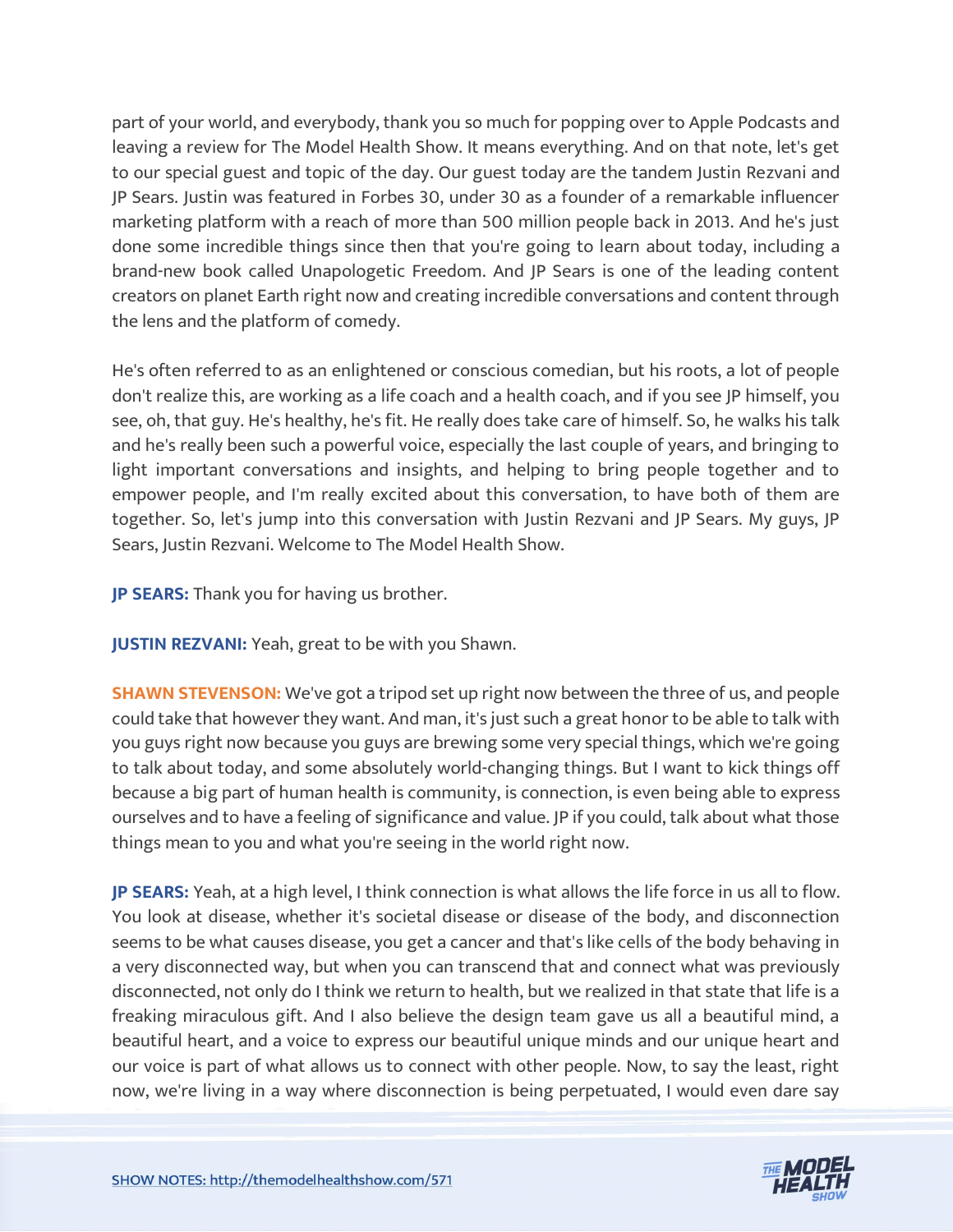disconnection is being celebrated as a virtuous thing. Now, the people that celebrated and promote that narrative of disconnection is good, they believe something different than you, you got to get them out of your life like your parents are making different choices than you.

Well, you got to yell at them or disconnect them, disown them. People perpetuating that aren't people I want to take advice from. Yet that disconnect mentality in all the ways it's stated, it's masqueraded as a healthy desirable virtue and to me, that's like putting cyanide in the health food section, it's not a healthy supplement. It's actually a detriment. Many would say, by many I mean this is something I say, I don't know if other people say it, but I think we're either in the process of the Great Reset or the Great Awakening, and I do think we're in the process of choosing to make it the Great Awakening. The Great Reset, it's all about disconnection, disconnecting you from your truth in order for you to perpetuate some narrative that's outsourced, it's not coming from you. The Great Awakening is we connect to our truth, we connect to our critical thinking, we connect to our heart, and we connect with our courage in order to be honest with ourselves, and that allows us to therefore connect with the outside world, because we're connected on the inside, and I think that's all the Great Awakening. And I know that's what Justin and I are doing together at a high level, but man, we live in a world...

And you got me excited, Shawn I'm going to shut up in a second. But we live in a world where the nutrient that our human body is starved for is the nutrient of connection. Last thing I'll say on that, the illusion of connection is agreement. The reality of connection is acceptance, and what I mean by that is, I think the junk food version of connection is believing that if we agree on something, then we can be connected, and that's real connection. Nope, that's still a divisive mentality because it implies if we don't agree, you're disconnected right away. Oh, you voted for so and so, out of my life. No, real connection, in my opinion, is not agreement-based, that's trying to connect with our minds, that's not built for real connection, I think our hearts are what's built for connection. And our hearts have the ability to unconditionally accept. So, Shawn and Justin, we can all sit around and talk about health philosophies, politics, we're not going to agree on everything, but we can accept each other in spite of the reality that we hold different perspectives about different things. We're living in a beautiful time where we're soaking up more connection, 'cause we've never needed it more, and I think we do that by having the mentality of accepting other people in spite of our differences, celebrating our differences, to me, that's real diversity, not the illusion of diversity.

**SHAWN STEVENSON:** Yeah, I love that so much. This understanding of acceptance versus agreement is a powerful hallmark, and the crazy thing is that our connection has ventured from offline connections to online to a great extent. And we're not in to get into a debate of good or bad here, but it's just what is, and it's a beautiful opportunity, of course, but these platforms can become silos of agreement. And it's one of the complex things that we're trying to navigate right now, and I feel as you mentioned, this is an opportunity to awaken, it's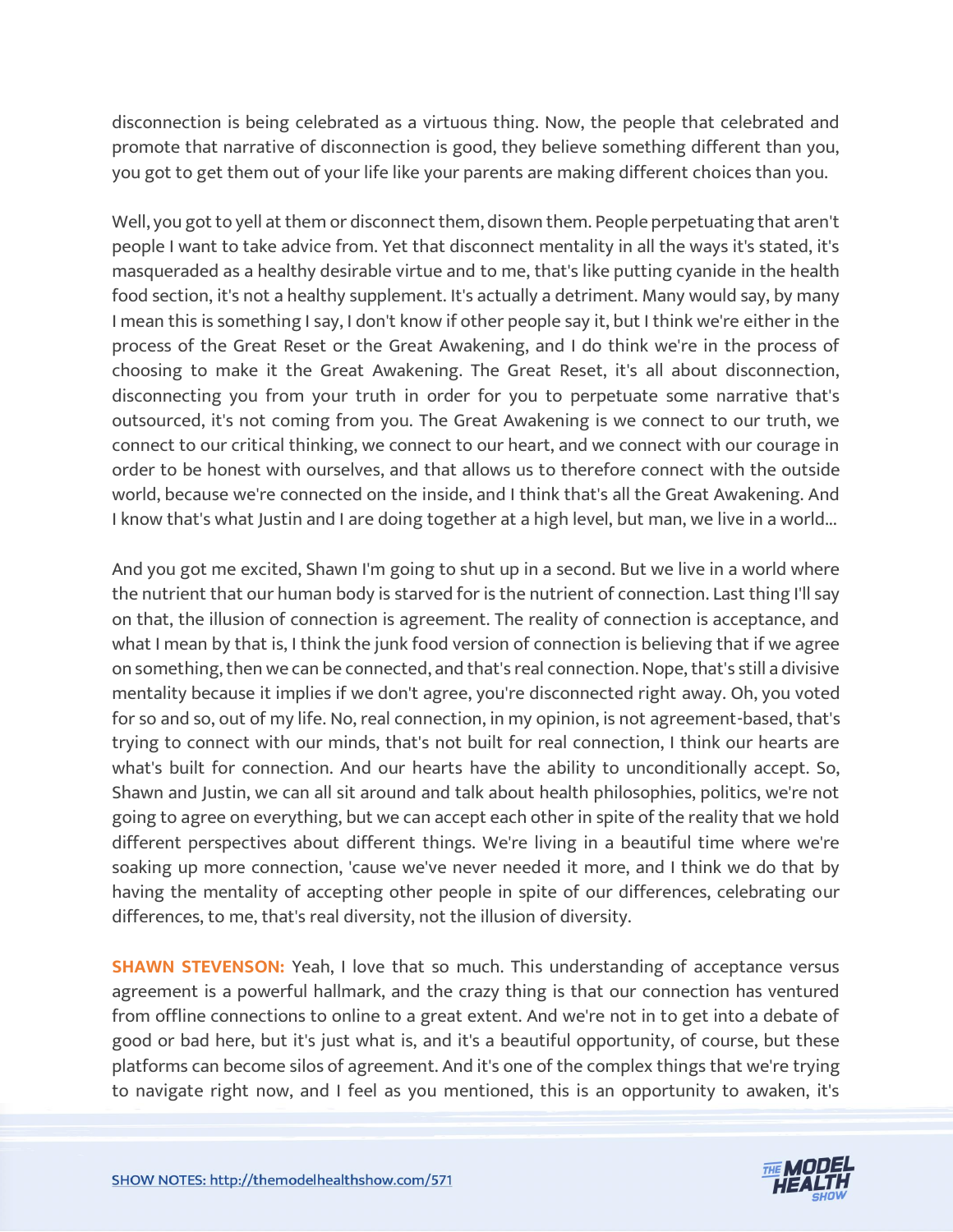turbulent, but that turbulence allows us to fly to new levels. But right now, we're in the mess, we're in the suck right now. And I want to ask you about this because Justin and by the way, this story is amazing, we'll get to your story in just a moment, but right now through social media, we've recently seen big social media platforms implementing practices that marginalized people that steal and sell our information, our private information, and censoring of its users voices and working as even a purveyor of government agenda. It's just crazy things that you wouldn't think would happen here in the land of the free the home of the brave. So can you talk a little bit about the changes that have been happening with popular social media networks in the last few years.

#### **JUSTIN REZVANI:** My turn?

### **SHAWN STEVENSON:** Absolutely, yeah, let's go.

**JUSTIN REZVANI:** Fundamentally, what we're seeing is as the business models expand and as the fundamental understanding of how do these platforms make money, we are actually shown the true potential of their power. Because if you think about every one of these services, they own so much of the inherent internet that we understand. And I think the internet is made up of a few core things, one is your identity, then the next is a verifiable credential of who you are within that identity, and then the money that moves around that system. All of those elements are highly centralized and controlled by individual companies.

So, we've had this illusion to think that we have any sort of ownership on traditional social networks, and we've had this illusion to think that we have rights when we in fact have zero rights. And I think that's the thing that we're just trying to make people aware of is everyone's like, "Oh my God, they're censoring me, or they're turning off my account," it's like, first of all, it was never your account in the first place, it was never your followers in the first place, it was never your identity in the first place, it was never your content in the first place. Everything that you do, say and engage with is owned by these centralized companies, everything you do. Even down to the base layer of who you are is owned by these individual companies. So, I think that once we've realized that and kind of come to that and now, it's like, "Okay, where do we go to move forward," because there is a fundamental illusion that we've set along ourselves like, man, they turned us off and they weren't supposed to do that.

It's like, well, who said they were never supposed to do that? It was like, let me start a Facebook account. Let me get a bunch of followers on Facebook, and then the moment that we need to start making money, it's like, oh actually, if you want to reach those people, you got to pay us a lot 'cause we own the relationship not you.

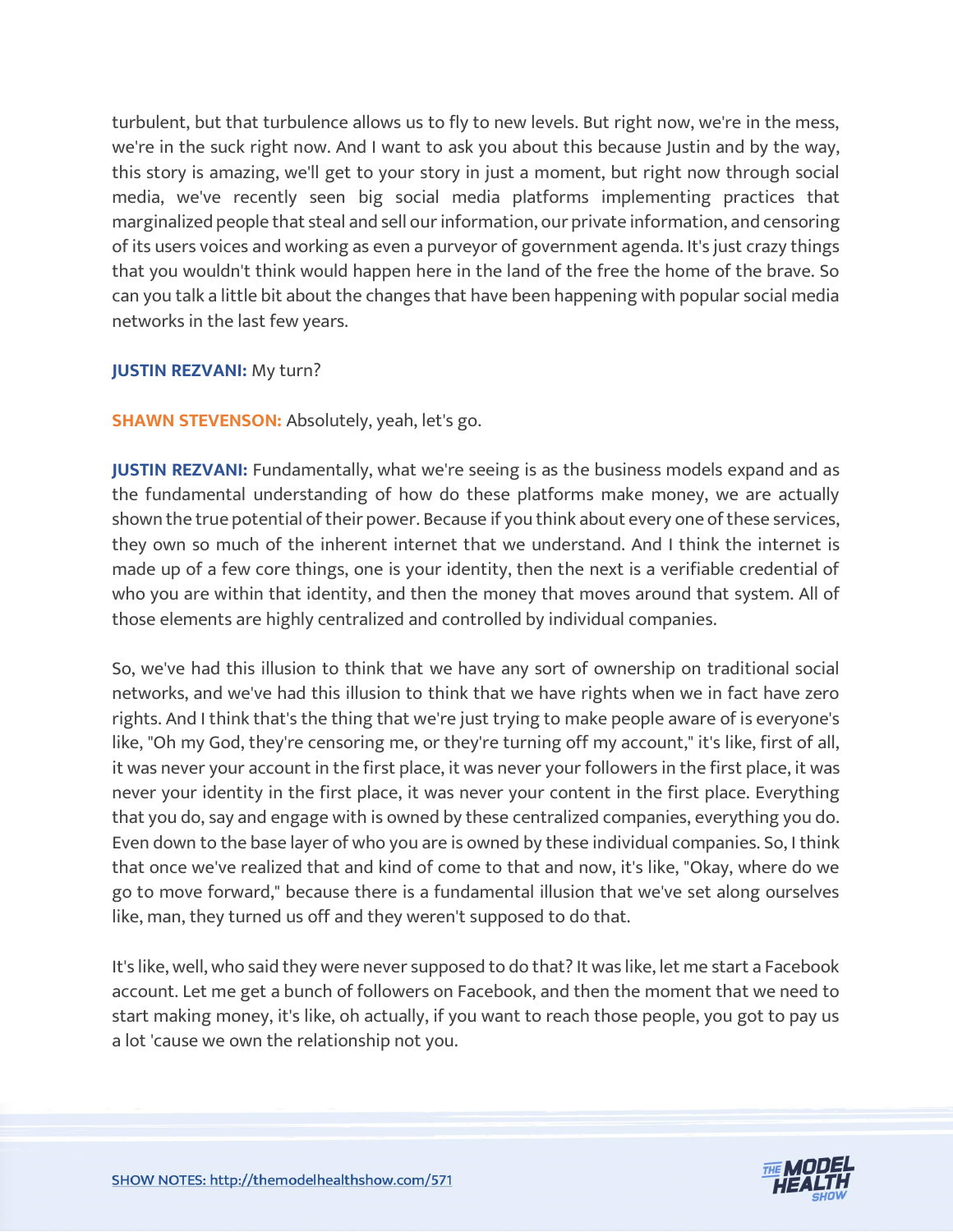**SHAWN STEVENSON:** Man, this is an idea that I got to tell you, even getting on to these platforms myself, I didn't really think about them. We're really just acting like it's our account, we're actually on their territory, and they could... But this is also one of the big arguments, is that they can do whatever they want because it's their platform, and we have this concept that it's all being done equally though, because at least we would have this concept of equality and freedom, but in fact, and I'm going to share this with everybody, this report was published in the Wall Street Journal, and the headline reads, Facebook says its rules apply to all company documents reveal a secret elite, that's exempt, and a quote from the report says, "We are not actually doing what we say we do publicly," and this was from a confidential reviewer. It called the company's actions, "a breach of trust", and added "Unlike the rest of our community, these people can violate our standards without any consequences."

So, we see this discrimination taking place, marginalization, we also coming into it thinking that these things are equal, we follow the community guidelines, and JP had a great piece saying that the biggest community guideline that he broke was breaking community guidelines. It's very difficult to find out what the f\*ck that actually means. And it's happened to me as well, of course, sharing something that is all based on what I would seem to be all these different peer reviewed papers, and that not being good enough and having that censored or taken down. And then you have the ability to appeal and I'm like, "Okay, I examined all of these community guidelines, I didn't break any of these things," and it still gets denied because I broke community guidelines, it's a very complicated terrain, and of course, you guys have seen this happen a lot all these last couple of years.

**JP SEARS:** Yeah, I think it's entirely our fault, and I'll share what I mean by that in a second, but first just to amplify something that Justin said, looking at reality, not what we want, not the way a lot of people think it should be, but what the reality is. When you're on any of the mainstream social media companies, you not only don't own your identity online, you don't own your profile, you don't own who you think you are on Instagram, Facebook, you don't own that, nor do you own your audience. So, I look at the audience I've built up online outside of Zion, it's a little over six million people. That's a mansion I built in someone else's backyard; they can kick me out any time. I've had threats, I've been censored, but I don't own that audience, nor do I own my identity online, so that's not what a lot of people want, but that's the reality, and it's 100% our fault, and I think it's great that it's our fault because we as a collective, we've put all our eggs into that basket. It was the first paradigm of social media. The first of anything, is it going to be perfect from the get-go, no.

Could you imagine the first car that was ever built and be like, this is the first paradigm of car is like, there's no problems, we're never going to improve this. We've made so much improvement now, so now we're entering the new paradigm of social media because we've had a chance to learn what the problems are with the current model, you don't own your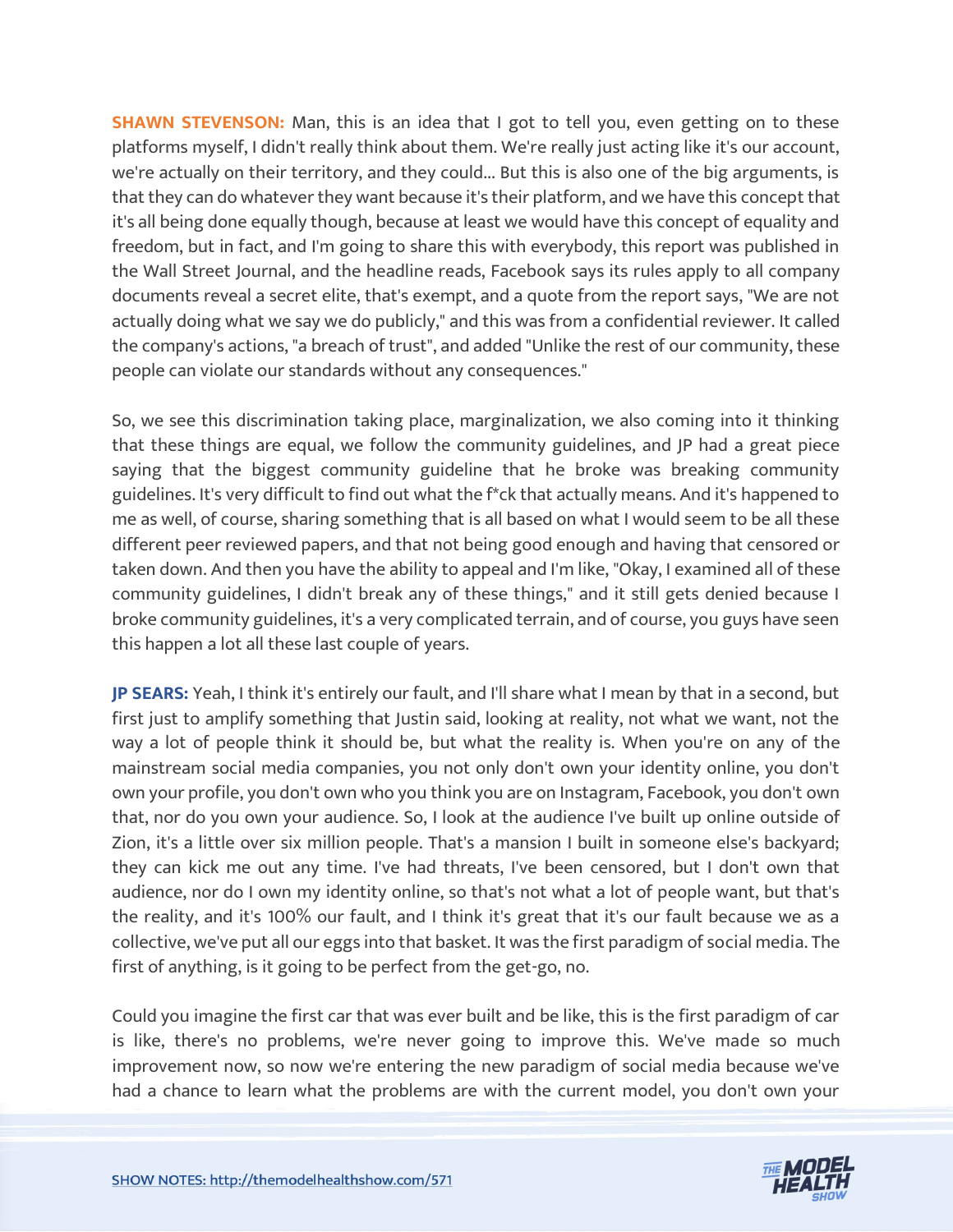identity, you don't own your audience, community guidelines that you don't really know what they are, free speech is infringed on, it's all centralized. So that's taught us a lot of what doesn't work. We've had a couple of decades to learn that, so now we're entering the new paradigm where we've realized it's our fault, 'cause that's what we've subscribed to, where we've put our energy or money or time and attention. And the good news is, if we admit some things our fault, just like if someone's 50 pounds overweight, they realize, "Hey, this is my fault, I don't exercise, I eat garbage, I don't sleep well. It's my fault." And that empowers the individual to choose a better way, but you first got to take responsibility, so we've taken responsibility, it's our fault, and now we're choosing to do things a better way.

**SHAWN STEVENSON:** Yeah, that's powerful. So many people, once all of this really started to transpire, a lot of folks were jumping off of "bigger platforms" like Instagram and Facebook and going over to places like Parlor and Rumble, and those are great. And I use them, I think they're fantastic, but there's still a fundamental issue that we are missing when we're utilizing these platforms, thinking that our information or our voices are our own and that they're safe. Justin, can you talk about... Parlor got straight up taken off the internet. So, can you talk about that?

**JUSTIN REZVANI:** Yeah, look, they're all building the same thing, I think that's... The thing is, if you look at the fundamental tech stack that these companies are being built on, it's exactly the same stack. It's a centralized server, established through a centralized identity, they're using third party advertising to subsidize the cost of the services onto the network. They take the data that you use of your account and all the videos you watch and subsidize through a third party, it's just a different pledge, it's just like... It's literally, I would think technically the same exact website with a different logo at the top and a different owner. One is owned by some Canadian, the other one is owned by... Its publicly traded, the other one is owned by Donald Trump. At the end of the day, it's the same stack, so you're either choosing, do you want to give Mark Zuckerberg your data or Donald Trump your data, which one do you choose, which is the one that you're feeling out of that day. So, fundamentally, if you're going to build a new network, a new type of network, a new type of social network, you have to start at the base layer of what is the monetary instrument that allows this company to be created.

So, I have this general thesis that I put out into 2020, and really the lens of this was the pandemic starts, and I'm like, "You know what, I think social is going to break over the next few months, and I think there's a future thesis that I have of what does the future of social media look like?" It's six points. One, it must be built on a digital monetary layer. The second thing, it has to allow for permission-less innovation, which means that it's open source. The next thing is that it has to be focused on peer governance versus platform governance, meaning that the individuals that use this service govern what happens inside of it versus a overarching platform. It must be censorship resistant, the creators own everything, and you as a user have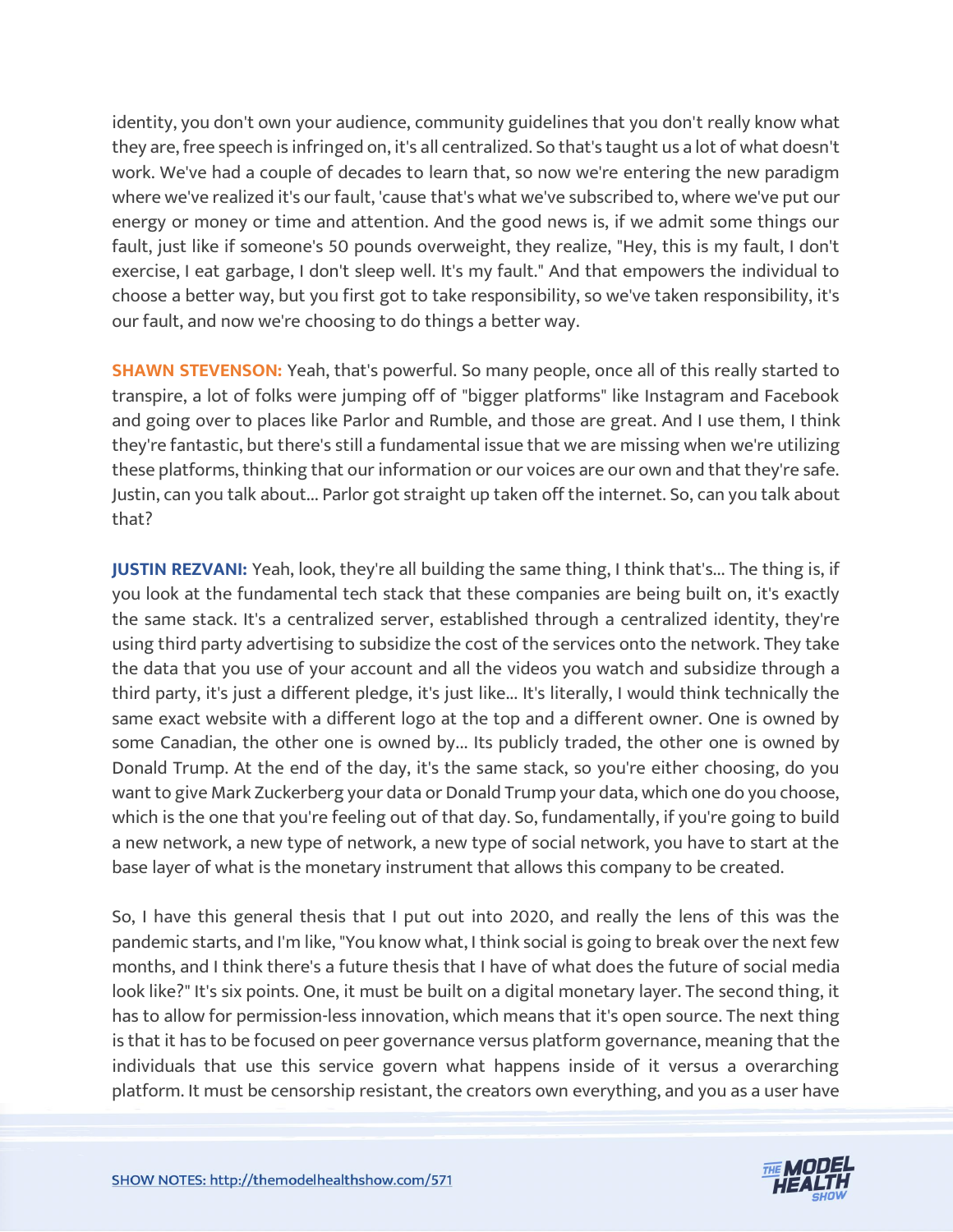digital property rights set through encryption, private, public key encryption. This is like my general thesis of what should the future of social look like. There aren't a lot of companies that are live today that meet these standards, one of them might use one or two, but generally they don't meet all of these standards. And I always set out to say something shouldn't exist in the world that has all of these particular standards, because it's what we deserve as a society, is that we have the technology for the first time to have full control of a monetary asset digitally, which is Bitcoin, and that's the thing behind me here.

For the first time, we can own our money. For the first time, we can own all of our data. For the first time we can own our digital identity and be free to communicate with another individual without a third party arbiter in the middle being the broker, and by the way, that all can be on an open standard on the internet. There are so many layers to why this is one of the most important things, it's like, the money needs to be fixed. I think one thing that came up today, I was with a friend, and I don't know if you're seeing these sanctions happening in Russia, but who knew that two companies can literally turn off a country's entire monetary flow overnight. Do we realize how powerful Visa and MasterCard are, that they can turn off a country and no one can transact within that country and be more like doing nothing that that's a problem in the world, that someone can just turn you off and then you realize, okay, that's one layer, your money can be turned off, then what about your identity?

Oh yeah, there's 1.5 billion Gmail accounts that you use to log in downstream to 10 billion centralized services, but the base layer is Gmail, what happens if that Gmail account turns you off, everything goes away. So, it's like we have given up convenience for control for these companies, they have full control for our convenience, but it's the first time that we have to go back and grab it, we have the opportunity to take it back. I'm fired up about this stuff, 'cause it's really meaningful to me, it's my life's work at this point.

#### **SHAWN STEVENSON:** Yeah, yeah.

**JP SEARS:** Justin... May I interject real quick, Shawn? I'm going to censor you; this is your podcast. But Justin, as you were sharing those six points to your thesis, what I heard you describing as a digital democracy, like what a democracy is meant to be, where you have property rights, you own your things, you're not governed over and it's the people determining the rules, not the rulers determining how the people are going to be ruled. So, what I heard you say is, the old way still exists, if you want to succumb to it, the old way is a digital dictatorship. And the new way that we need, that we were hungry for it, is The Digital Democracy and where do you want to live is the question.

**JUSTIN REZVANI:** And it's not just that, this is kind of a transition a little bit into... We're going to talk a little bit about the book that we wrote, JP, and one of the chapters in the book is "The

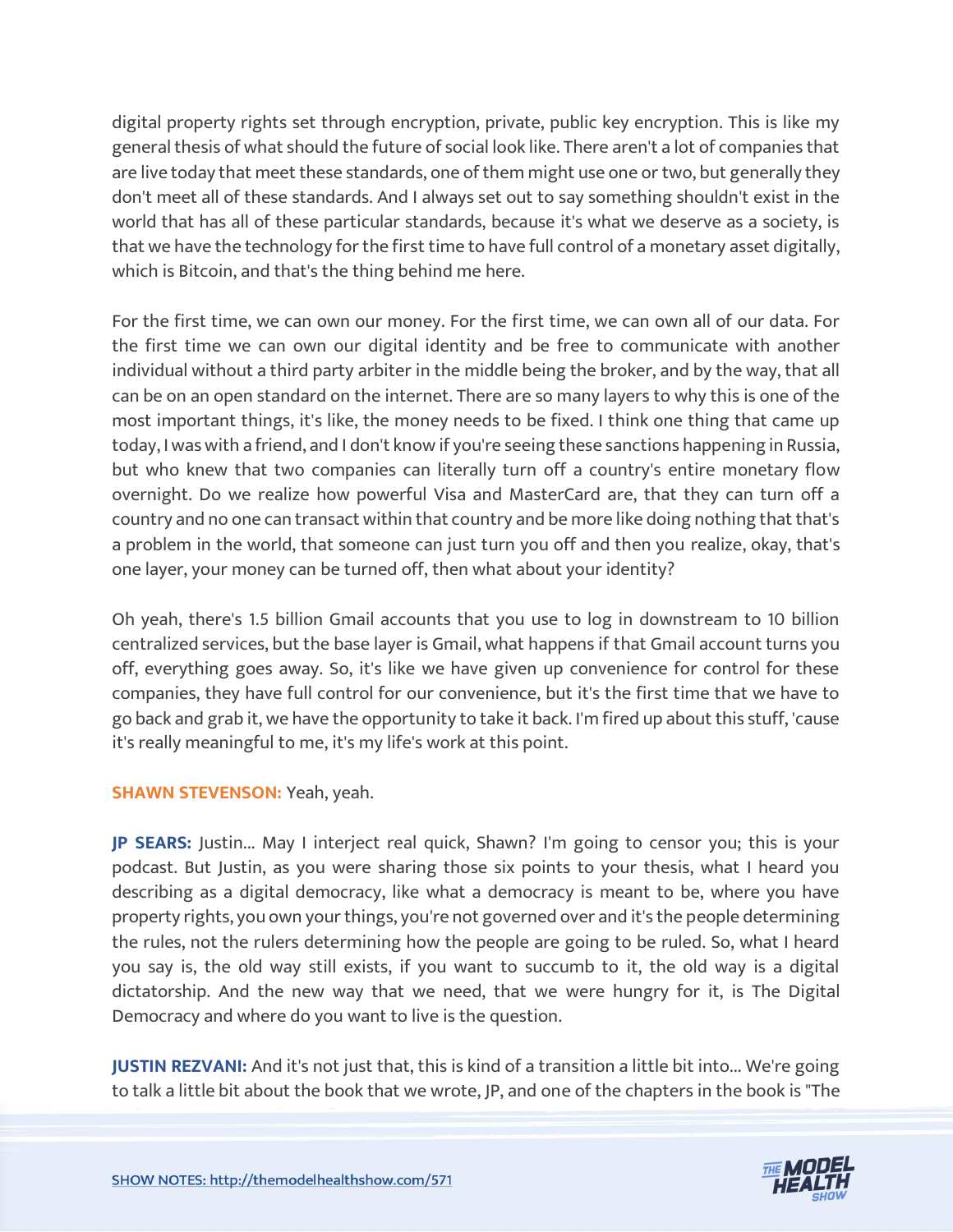Centralized Century versus The Decentralized Century." So arguably, the 20th century was the century of centralization and the problems that we're dealing with today is because all of the downstream systems that we're using were developed in the centralized era. So, the FDA, the Food and Drug Administration, was established in the 1950s to regulate very specific large conglomerate companies. They're like, "Okay, we have to the regulate Pfizer and Merck and these individuals." But they never had the concept that there would be individual doctors doing individual studies on what's important for our health, and it freaks them out that there's people in these fringes doing their own studies to learn about the body 'cause it's not a centralized body, 'cause that's how they've been built.

We're finding a centralized system because that's what everything was established towards. This will go downstream of every effect, even the internet, for the most part, started out to be the centralized authority. But now we have the innovation with cryptography and transistors that allow us to go into the decentralized century, the 21st century that we're living through now, and that combating of those two environments is why we're seeing so much turmoil and chaos. Because, as you've said so many times JP, we are decentralized humans at our nature and being centralized is not what we're built to do, it's not fundamental to us. And that's the conflict, is these two worlds in these two system is colliding.

**SHAWN STEVENSON:** Fact. So, the FDA, of course, I have quite a bit of insight into their inner workings and have been working to just share these things with people. And we wonder why things can get to this place, why is it that there's this one governing body that's telling us what's okay for us to do? That in and of itself is a problem. And Justin, I heard you say before that, in regard to the FDA, the truth doesn't always win in a centralized system, the narrative always wins. It's powerful stuff, man. And just one little nugget here to add, the FDA right now, we see again, with the centralized system, that corruption is so much easier and it's so much to overlook it because it's happening within that same chamber. Right now, with the FDA, it's been set up in a way under the guise for our good, that pharmaceutical companies can pay them billions of dollars every single year to give... Paying in the form of these "user fees" to get their drugs reviewed, right?

#### **JP SEARS:** Yeah.

**SHAWN STEVENSON:** Under the guise that we're going to get drugs to people faster. But what that does is, it opens a big gaping hole for corruption, for bribery and all these things to sneak their way in.

**JUSTIN REZVANI:** Yeah but remember how these things started. When the FDA started, it was designed to regulate very specific organizations, and there was one news network and there was one newspaper, and you had one television and you had one... Everything was centralized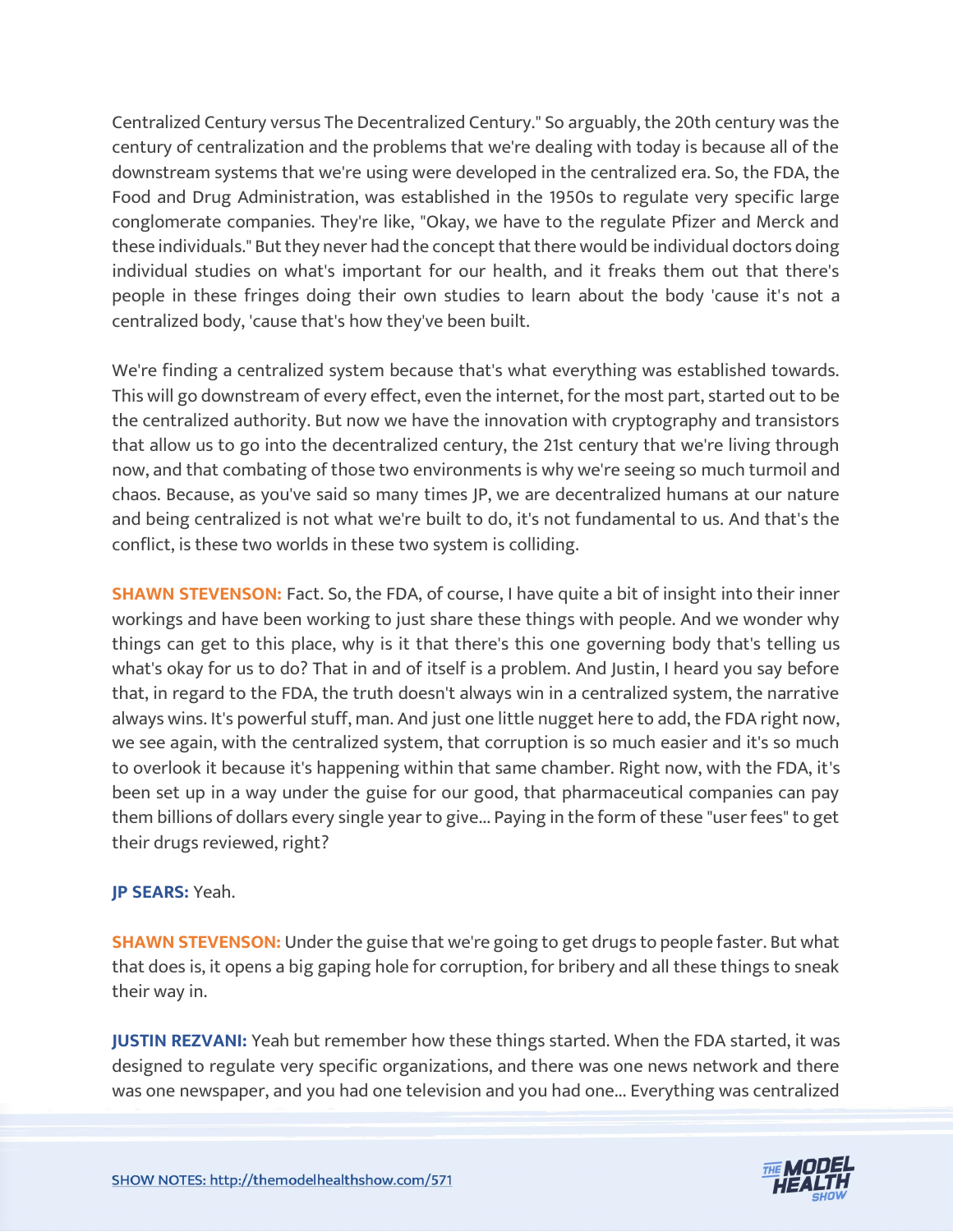at that time. And now you move into this century where we have our cell phones, we have app stores, we have the ability, we have independent journalism through sub-stack, and now there's all this fringe messaging that's occurring and the system can't handle it. It's like, "Woah, this is not how we were built. You're only supposed to listen to the one thing at the one time for the one... " That's... The failures, I think, of this last two administrations and the failures of COVID is just a result of the centralized authority of what was happening. There was no doubt that COVID was dangerous, there's no doubt that it killed people. But the problem was the centralized system could not handle breaking people up in different perspective, they have to just have this, "This is the way we do it for everybody," and that's not how the world works anymore. They have to keep up-to date that we are living in a decentralized world and every base layer has to move to this decentralized air and the conflict will eventually evaporate, but we're still in the middle of all that conflict.

**SHAWN STEVENSON:** Conflict is where JP swims. He's swimming in conflict, so he knows a thing or 20 about this. So, JP, what was it... And actually, you know what, I think this is a good point. Before getting your insight on this, Justin, your ideas... You're not just pulling these out of your \*ss, you actually went through something really remarkable to get you to this place of understanding. Can you share a little bit of your story, just a snapshot of going from selling your game-changing tech company to unexpected brain surgery, which I don't know if any brain surgery is expected necessarily, but can you share a little snapshot into that and what got you connected with JP?

**JUSTIN REZVANI:** Yeah, I mean, so I've been just a fundamental believer, and creators are the most powerful mechanisms of change for the past 10 years. I started my first company 2012. It was an app that connected influencers to brands. And basically, it was an idea that, "Hey, influential people on the internet should be compensated for the things they are doing on social media through brands in a simple way. Here's an app to do that." Sold that company 2016, stayed on the board until 2018, did all the lists and all the stuff for my parents, got Forbes 30 under 30, all those things really for my parents to be proud of me and stuff. And then 2019, in the end of 2019, I was sitting in a dentist chair and this light turned on, you know, those lights in a dentist chair turned on, and I passed out.

I kind of like went into the light. I woke up a few minutes later, I was pale white, start throwing up and the doctor was like, "Oh, you just passed out. You're fine." Eventually I get to the ICU. They found that I had a cavernoma and my right temporal lobe, which was a series of blood vessels that had exploded and created a hemorrhagic stroke in my right temporal lobe. And so, basically, they said, "Hey, we got to keep you here for about three days." They did an angiogram to check if it was an AVN or not, well thank God it wasn't an AVN. And then six weeks later, I had a craniotomy to take this benign tumor out of my brain. That was January 6th,

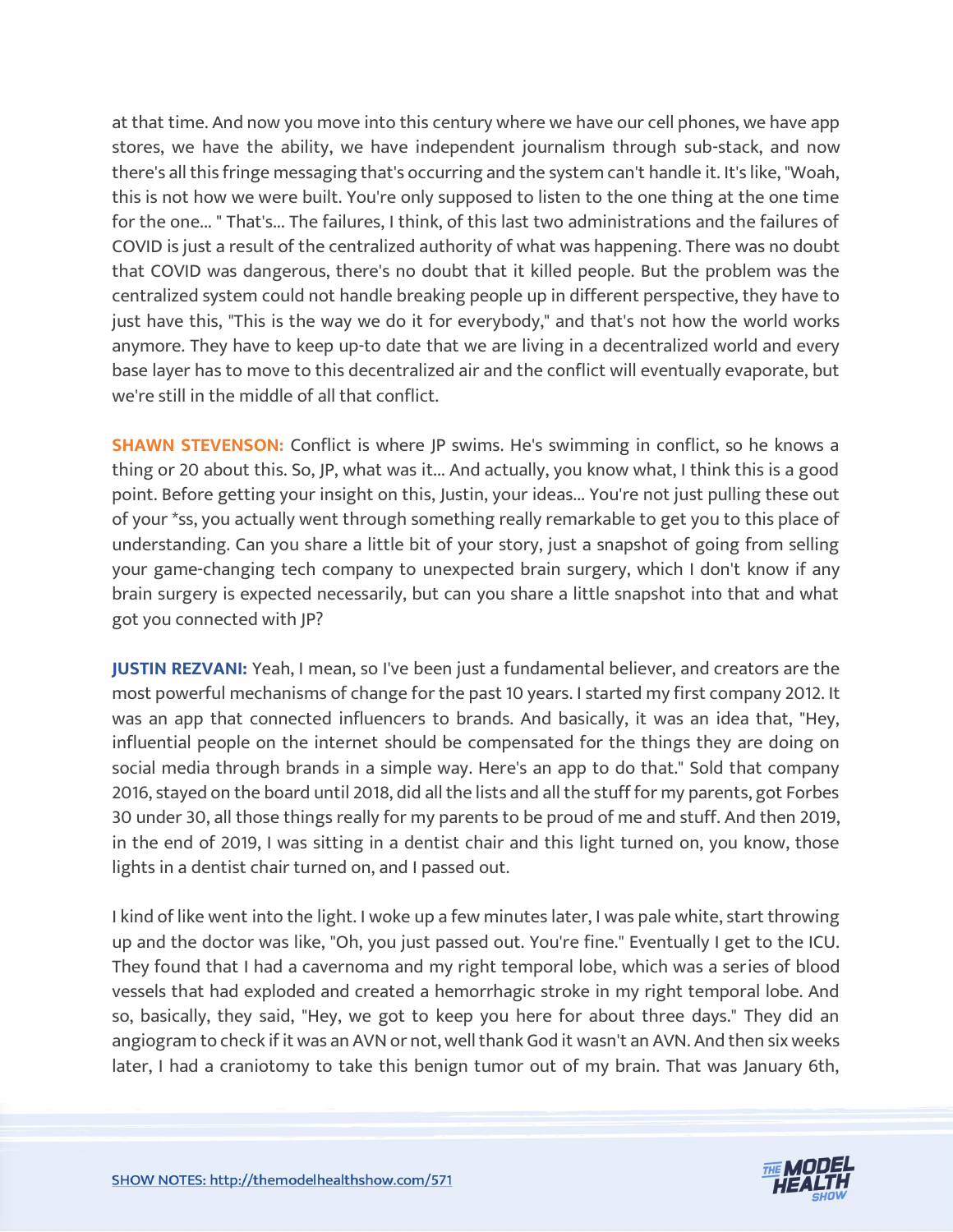basically two months before COVID started. And then, so I had a nice pre-game to 2020, which was a brain surgery.

#### **SHAWN STEVENSON:** Wow.

**JUSTIN REZVANI:** And it's very... It's a challenging experience. I had just done an Iron Man, full distance Iron Man two months before, and I was like, Man, I'm top of my game. I sold my business, all was good. And then boom, your brain starts bleeding and, what are you doing in the world? And it kind of woke me up to the fact... I was taking some time off, and maybe I should get back to work. And then, so basically three months after brain surgery, I get introduced to... I read The Lighting White Paper, I'm like, "Wow." The Lightning Network and Bitcoin is actually one of the most incredible solutions for creators to monetize directly from their fans with no central authority. And then I started Zion a few weeks later and begin coding the application at the end of November of 2020. Six months after brain surgery, started building a new business. So, I think that's like a short version of my story. And then I moved to Austin, and then how I met JP? A bunch of people said, "Justin, you got to meet JP." And so, I met JP.

**SHAWN STEVENSON:** People say that a lot. People say it a lot. "You got to meet JP."

**JUSTIN REZVANI:** He's an amazing human.

**SHAWN STEVENSON:** So, you had a COVID appetizer of brain surgery, a hole drilled into your head.

**JUSTIN REZVANI:** Yeah, still have a titanium plate holding my skull together on this side.

**SHAWN STEVENSON:** Jesus, man. Justin, you're a superhero man. So, JP, if you could elaborate, when you met Justin, what was it about this idea that resonated with you? And for both of you guys, I really see and I, truly, I really do deeply, deeply admire and I just really love you guys and appreciate what you're doing because your action-takers. When these things are happening in the world, a lot of people are like, "You know, it would be great if somebody did... " Fill in the blank. You guys are like, "I'm doing that sh\*t." So, JP, what was it about Justin and this new platform that attracted you?

**JP SEARS:** Yeah. First, all the people telling me I've got to meet Justin. And I'm in a fortunate position where there's far more people that reach out to me than what I have time to even handle, but the heavy hitters in Austin, like Aubrey Marcus, and just these amazing people kept saying, "JP, we love how you're standing up for freedom, how you're helping to awaken humanity to our God-given nature of freedom, love what you're doing. And because you're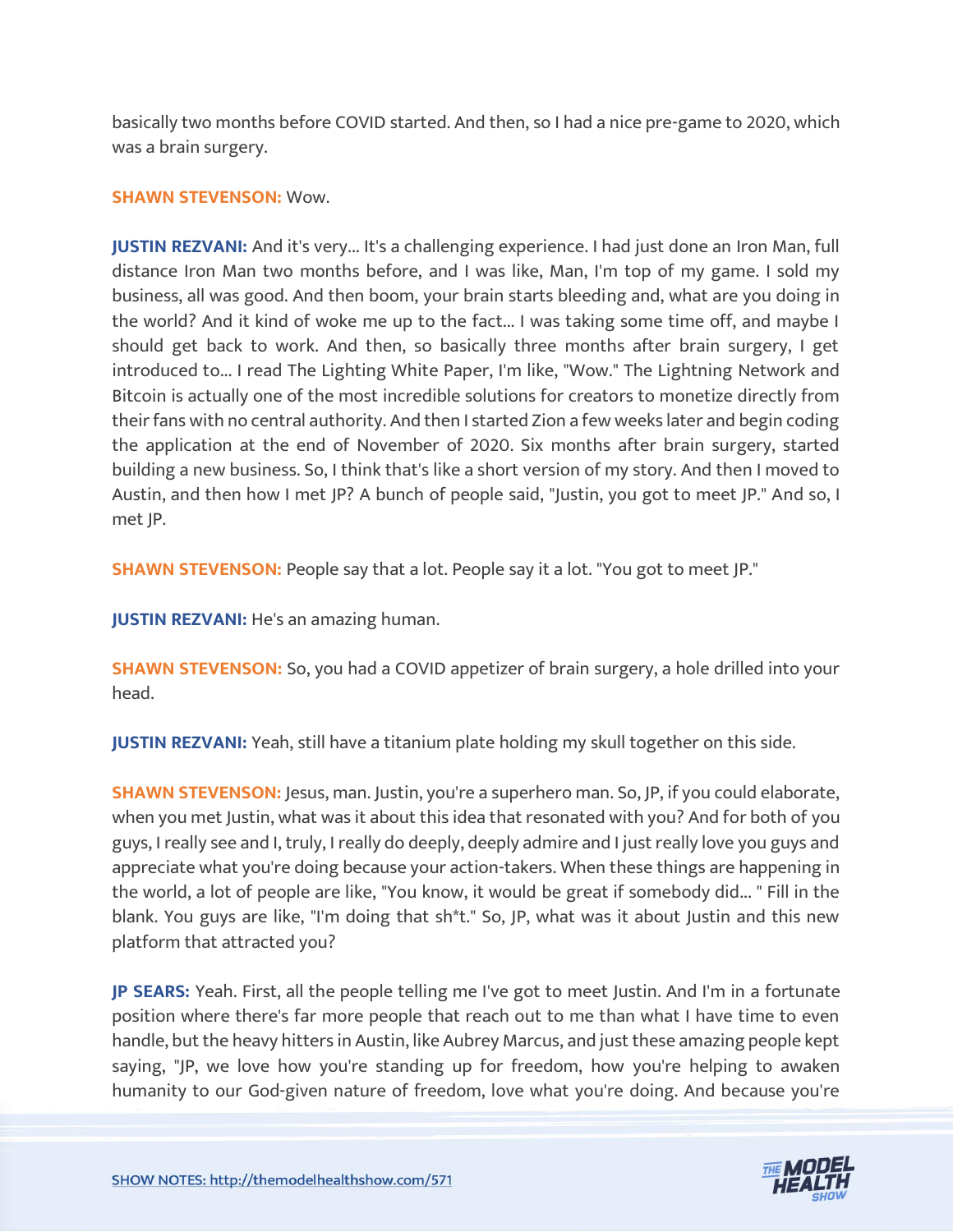doing that, you got to meet Justin." So, after enough people let me know that I'm like, "Well, I guess I got to meet Justin then, don't I?" So, Justin and I, our first conversation was February of 2021, and it was great. I learned a big picture of what he was doing, but quite honestly still didn't have the technical knowledge to fully grasp it. But I knew like, oh, this guy, he's working on solving the problem that pisses me off the most, censorship and centralized social media companies having power over human expression and human connection. I didn't know exactly how he was doing it 'cause I didn't understand, but I was very intrigued.

And then it was a few months later where Justin called me up and said, "I really want to sit down, have another talk where... What I'm doing is growing since we last talked, and I want you to be involved." And in my head, I'm thinking, "Involved? Like, I don't need anything else to do, my plate's too full as it is." But... 'Cause I knew Justin, knew what he was doing, and I like, I wanted to learn more. So, I was like, "I'm not gonna be involved, but let's talk for sure." And we talked and that question of to be involved or not, man it... My heart was just saying to like... What Justin's building with Zion is so aligned with the mission of freedom, it's my duty to be involved because it's one thing and I'm so proud of it but helping to support the freedom movement through the messages I get out through my comedy, so proud of that. But there's also this other angle of literally building the digital infrastructure of freedom and sovereignty that I certainly don't know how to do, but what I can do is know it's needed, and I've got a lot of eyeballs on me, so it absolutely felt like my duty. It's just kind of like, if there's a life-saving supplement nutrient... Well, I don't know how to formulate it, but I would feel like it's my duty to let people know, "This is essential for life. If you want it, here it is."

So yeah, my heart was very inspired to say, "Yes, I do want to be involved in bringing Zion to the world because it solves a lot of the problems of the digital dictatorship, which is our fault for being in." But where I was at for so long, Shawn, I knew the problem existed, I didn't know what to do about it and I certainly didn't see any viable solution. So, when I learned what Justin is doing with Zion, I said, "Well, that's the solution. That's the digital democracy that the world's been needing, but just hasn't had." So, here's the solution, in my mind, like there's the Holy Grail in broad daylight. So, I don't want to minimize my role with Zion, but I also want to be real. The genius behind it, the digital infrastructure that it's first of its kind, it's not at all coming from my mind. I'm just the guy helping bring awareness to the world about what Zion is, because it's pretty damn important to me.

**SHAWN STEVENSON:** Yes, this time in history is forcing innovation of this type. And when I first had the conversation with you guys about it, I could not stop talking about. I've been telling everybody... It's been behind the scenes, like to people who are "influencers," a lot of MDs, a lot of folks who are doing work trying to share on different platforms. So, before we even went any further, I've been telling people about this because it's so remarkable. So, Justin,

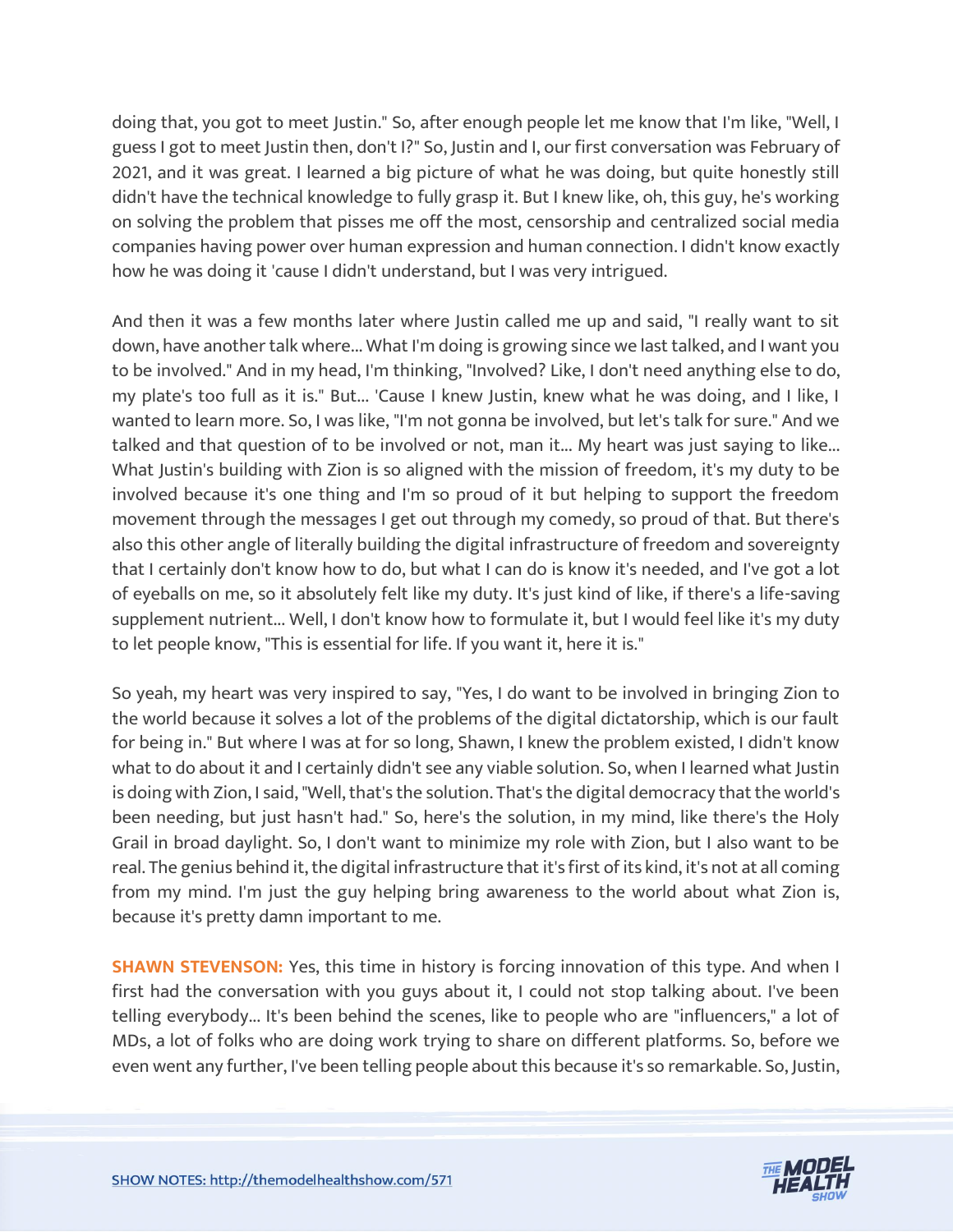if you could, can you share exactly what Zion is and how it works and why it's so different from anything that's ever existed?

**JUSTIN REZVANI:** Zion, first of all, is a utility. I want to express that as that some people, and sometimes I even slip saying it's a platform. I think platform implies centralization. So, the first thing is that it's a utility, it's an open-source utility. And what we allow for is that we allow creators and fans to develop three core things on an open standard. The first thing that they can establish is using The Lightning Network to monetize their audiences through decentralized payments of Bitcoin. The second piece is to establish their identity using a DID, a decentralized identity, this is an open-source standard used by some of the largest companies in the world, and it's an open standard that everyone can use. And then the final piece is data storage through an identity hub. So, the concept is that for the first time, you can go and establish a decentralized identity and then attach a wallet, a Lightning Wallet, to that identity. And inside of the app, you can also create communities. So, for example, JP has a community inside of the Zion application, the Zion client. And inside of this community, the cool thing is that first of all, you own your identity, you own the wallet, and you own all the content that you post within that community through this complex engineering that we have.

And mind you, you don't have to believe what I'm saying, we are 100% open-source. You can go to our website, and you can see every piece of code we've ever rewritten is publicly available for someone to verify what I'm saying is true. But effectively, we're trying to be a Web3 Social Network built on Bitcoin. We're built on the Bitcoin standard, we use everything that the Bitcoin blockchain can achieve in terms of consensus and security, all built into a app that you can see. So, it might look like a regular social app to you, but the underlying infrastructure is very different than a traditional centralized network.

**JP SEARS:** Amen. And if I could add to that, Shawn, there's three pieces of that that are vital to me. Zion is censorship resistant, it's decentralized, and it facilitates human connection. And the censorship resistance, just speaking to that briefly. We talked about Rumble, Parler, GETTRs, which, Shawn, just like you mentioned, I'm fans of those, I'm on those platforms, I want them to succeed. However, they don't solve the problem. They take a step away from the problem, they pledge, "We're not going to censor." But it's a centralized company, and they still could censor if they wanted, they could govern over you. So basically, as a user of those platforms, you just have to hope that they don't have a changing of the guard or shareholders that start to demand censorship or modulating data as a way of protecting their bottom line. But with Zion, it's not possible to censor.

Justin mentioned earlier, we're decentralized human beings. Shawn, if you and I are out in the woods talking, of course nobody's going to be censoring our conversation, 'cause we're in a natural state, we're functioning how humans should function. Were decentralized out in the

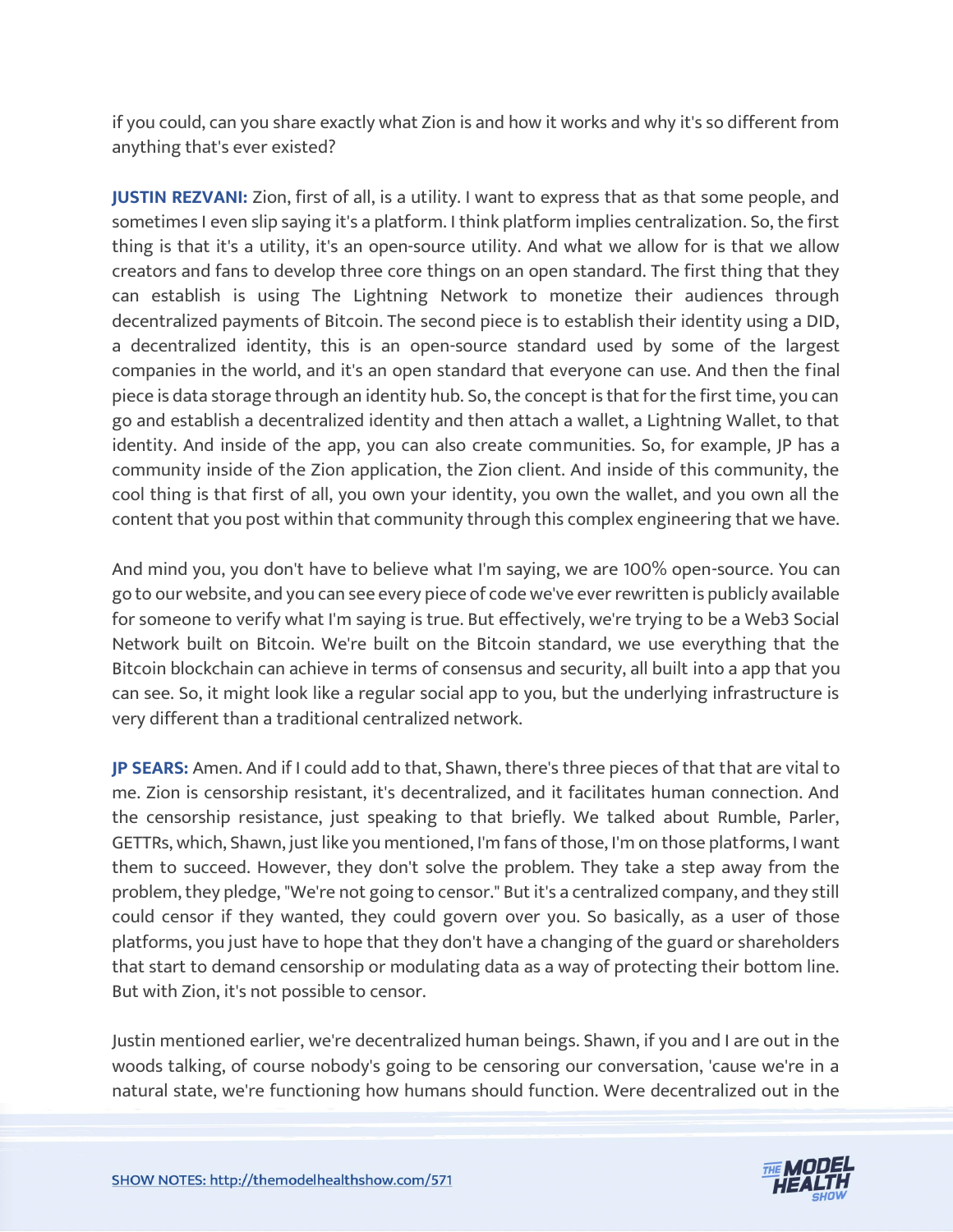woods together. That's how Zion is. It's not possible to censor because it's not built in a dictatorial kind of way. And then the decentralization component, we've seen all the problems with centralization. Justin, you mentioned Visa and Mastercard shutting down funds in Russia, we saw a GoFundMe with the Canadian truckers, we know what happens with our centralized authorities all over the place. So, it's decentralized, it's power to the people. Owning your identity, owning your audience that you build where, cool, you're building your house on your property, your mansion, in your own yard. And then the facilitation of human connection.

I mean, that's really what it all boils down to, to me. Human connection with no one trying to govern how you connect with other people, it's the free exchange, it's the natural state of how I believe humans are meant to function. In a way of dignity, where we have our freedom and our sovereignty without a Mark Zuckerberg or whoever it is, community guidelines looking over your shoulders saying, "You can say that you can't say that." That's the narrative? Cool, go ahead. That's against the narrative? Can't say that. Where it respects the human being, where if you hear something, you don't like on Zion, you stop paying attention to it. You unsubscribe from that creator, problem solved. I have the self-responsibility to do that. So, the censorship resistance, the decentralization and the facilitation of connection are the highlights in my mind, just to give you have a brief JP summary of what I heard Justin saying.

**JUSTIN REZVANI:** And I think one thing to echo also, is like our business is fundamentally different, like the day we launched, we said, "Hey, Zion is not free." Because we didn't want to subsidize all of this, 'cause it's not easy to build a tech company, it's quite expensive. We said, "Hey, our business model will be, you're subscribing to be part of this particular private network." And the way that we pay for my team salaries, I don't collect any money from the company, is to subsidize their engineering costs to build this infrastructure and you're paying to be on it. That's why we never take your data, we'll never manipulate your data. You are subsidizing for us to build this infrastructure, and we appreciate it so much that you are our customer, 'cause our relationship is with you.

Every other service is the customer is a third party usually, right? Because if you're subsidizing through advertising, the customer is not the person using the service, it's the brand, and that's the world that I came from for a long time. So, the business model is also fundamentally different, and we're not making up our own currency either, we're using Bitcoin. So, there's some people on the Web3 space that are making up their own token and basically inventing a illegal security, we are not doing that, we are using the open standard that is Bitcoin. We're not building in a token, we have no tokens in this thing, so I think these are other important elements of the fundamentals of the business built on Bitcoin.

**SHAWN STEVENSON:** Yeah, as you mentioned, it's an incredible undertaking. And all the people, the little elves that are behind the scenes making this happen, being able to funnel

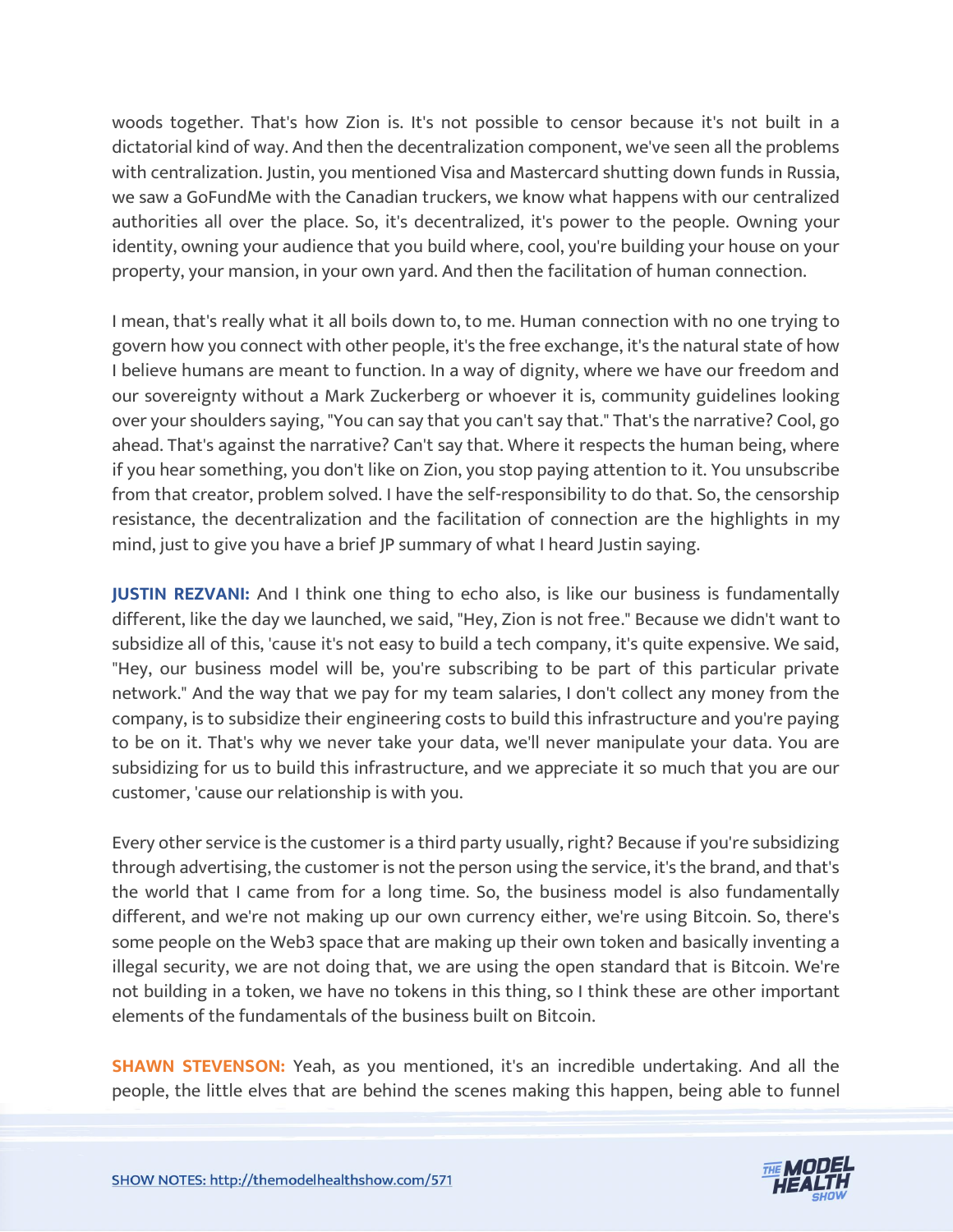resources to them... I don't know if you guys have ever seen the show StartUp before, but it's a really great show and it's a start-up. It's a start-up, and it's also something related to digital currency as well. But then there's, where the drama comes is like shady investors and that kind of stuff. We don't have any of that here. We've got investors like Aubrey Marcus, Tony Robins, JP. Really incredible human beings who see the beauty in this, in having real freedom financially and also just with your ability to express yourself and to share your voice and to express value.

**JUSTIN REZVANI:** I think we have so much gratitude of what we've been able to build in a few short months is like, we've been able to build a business, it's very early, but we've been able to go look at the world and say, "Who do we want to be involved in this project?" Self-select the best people on the planet, get them into the mix of it, then go out to the world to be like, "Hey, we built this thing and we built it with all these amazing people. Would you like to help us?" And what's happened and the energy around that experience is just, to me, mind blowing. Every day is like an amazing surprise. Because we have supportive... I think, 'cause our heart is really in the right place. We truly... When I wake up every day, there's a lot of product people, and I would say I'm a product person at heart. They try to build products that allow an individual to work with a piece of code, so they're building an instrument, so an individual interacts with their product and what's more effective. My mission every day is to build technology that allows individuals to interact with each other in a better way, my reframe around how I build technology is around how people are connected digitally in a more cohesive ecosystem, and that's my theme and my lens of how I build things. That's the way that I've always focused on things.

So I think also fundamentally, how we approach product is extremely important, because if we would build a product in the way that all of our competitors do, and I don't really like to think they're competitors in the space, is that people are building those products and how can you interact with my platform better instead of how can I interact with my fans better, or how can I interact with another person better, how can I interact with JP in a more effective way and build a closer connection, because I really have an affinity towards him as a creator.

**SHAWN STEVENSON:** We've got a quick break coming up, we'll be right back. The importance of Vitamin C cannot be overstated. The big issue today is its simplicity, something so simple cannot be so effective, can it? Well, vitamin C is obviously a major part of our immune system function and how it does its work, and this is the key, is that it helps to reduce infectionoriented inflammation. A recent study cited in the journal Pharma Nutrition investigated the impact of vitamin C in relation to the cytokine activity associated with COVID-19 and found that vitamin C is effective by inhibiting the production of the cytokine storm. Several clinical studies are now affirming that timely administration of vitamin C can dramatically influence the outcome of COVID-19 infections, and this simply has not been talked about, but we're going to change that.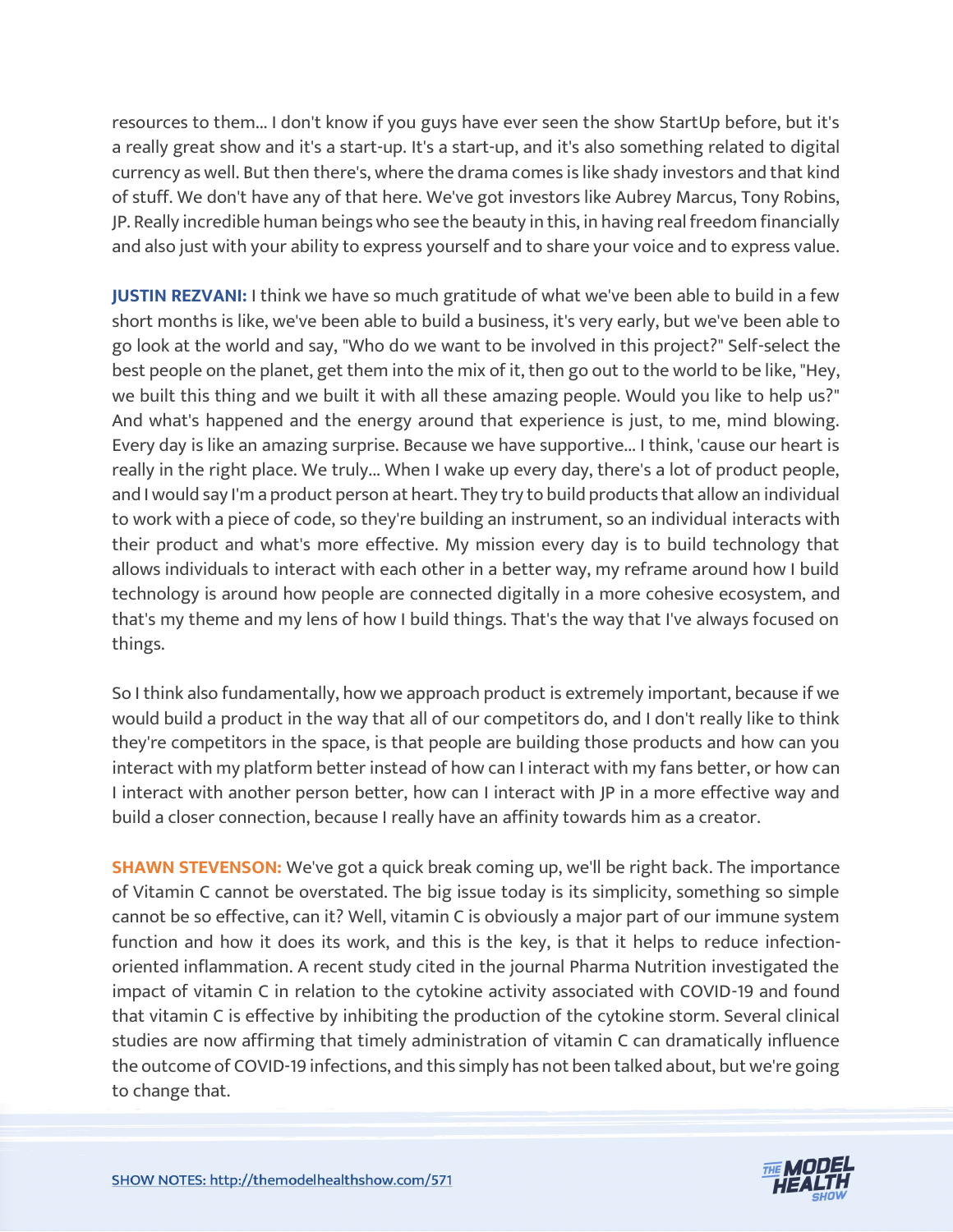Now, it's important to also know that all vitamin C is not created equal. We've got synthetic forms of vitamin C, and we've got botanical real food-based vitamin C. A study published in the Journal of Cardiology had 20 male smokers consume the number one source, the highest botanical source of vitamin C found in camu camu berry over the course of a one-week study. And it led to significantly lowered oxidative stress and inflammatory biomarkers and they were measuring this by utilizing C-reactive protein. Now, here's the rub, the camu camu berry was not just put up against a placebo, it wasn't put up against nothing, it was put up against synthetic versions of vitamin C, just an ordinary vitamin C tablet that you might find as you're checking out the cash register or at a gas station, something of the like, and here's what they found. The researchers saw no change in these biomarkers reducing inflammation and oxidative stress in the placebo group. That placebo group again, was a synthetic version of vitamin C.

For the researchers, this indicated that the combination of other antioxidants from the camu camu berries had a more powerful antioxidant effect than standard Vitamin C products alone. This is why I utilize camu camu berry combined with amla berry combined with acerola cherry, the three highest botanical sources of vitamin C ever discovered in my favorite vitamin C supplement of all time, the Essential C Complex from Paleovalley. Go to paleovalley.com/model. You're going to get 15% off the incredible Essential C formula. Go to P-A-L-E-O-V-A-L-L-E-Y.com/model for a special 15% off right now. Vitamin C is of the utmost important, but our sourcing matters more than ever. Get the very best. Not the third best, not the fifth best, not the 100th best, get the very best vitamin C possible. That's going to be in the Essential C Complex from Paleovalley. Go to paleovalley.com/model. Now, back to the show.

I wanted to have this conversation today. This is the Model Health Show, and we're really analyzing and providing resources for all areas of health, it's not this vanilla thing. I'm a nutritionist, so for me, food was everything, but it's also sleep, its movement, it's community, it's our relationships, and also our financial well-being has a huge impact on our health and our levels of stress, you know? And so, these things matter, and there's a transition that's taking place right now. And JP, I want to ask you about this, because you actually did one of your incredible videos, kind of poking fun at Bitcoin, for example, and you just mentioned the ability for people who are protesting in their country, a country that is supposedly based on freedom in Canada, where these truckers who are just wanting to express their voices and they raised money, somebody helped them to raise money, and the government's just like, Nope, you're terrorists. You don't get this money.

And you talked about turning off currency in other countries in Russia, and oftentimes the victims of these things are the citizens who don't agree with nor are they participating in what the government agency is. And so, the same thing happens here in the United States. If we

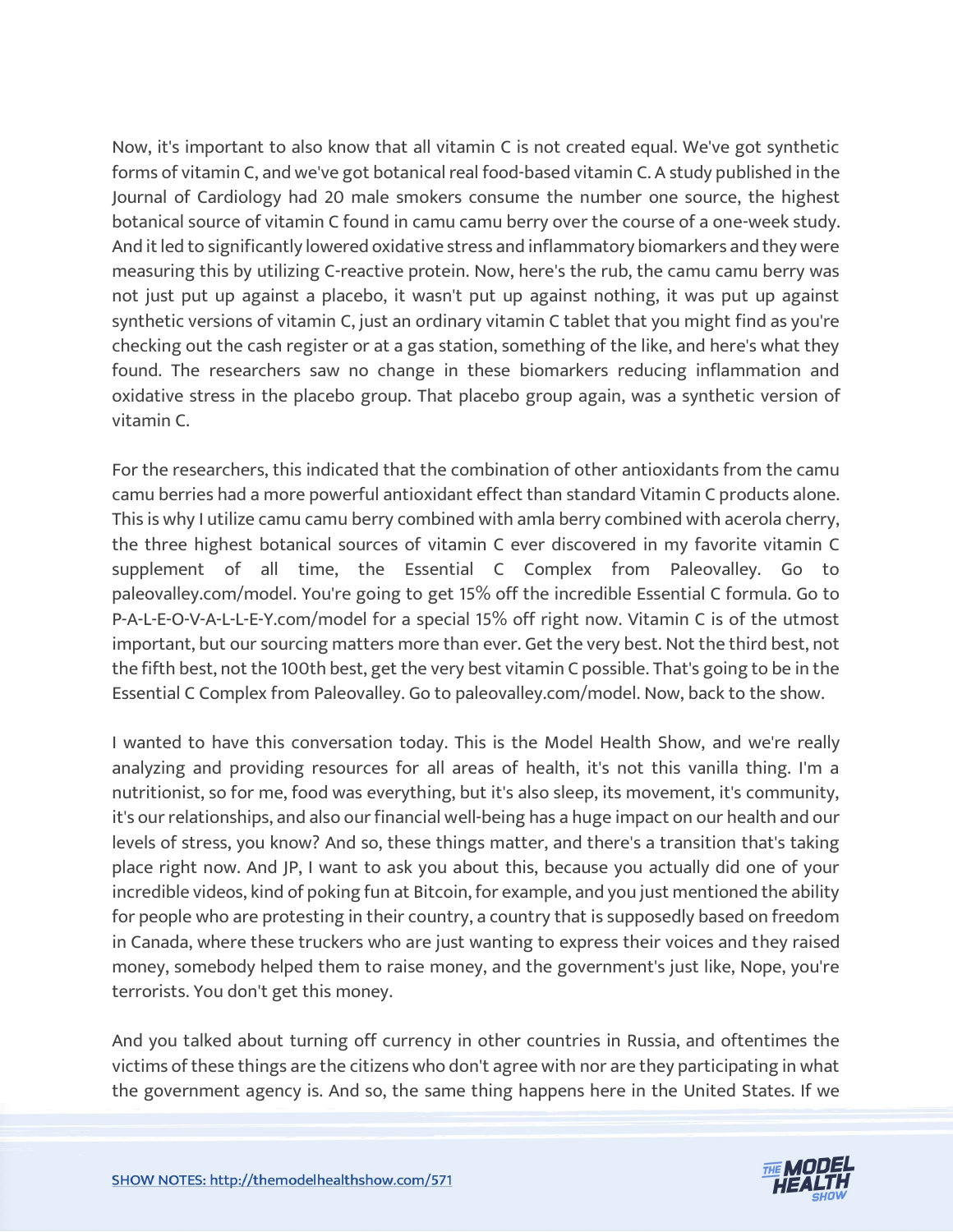have conflict with other countries, it's not the countries, it's not the people themselves, it's these centralized action figures of what government is supposed to be, who is driving this conflict, it's not the people. We don't want people to be hurt, we don't want to turn off somebody's ability to pay their rent and to get groceries, because there's a conflict between who we deem to be our so-called leaders. So, can you talk about your ideas, how they've changed with this new technology, with currency?

**JP SEARS:** Yeah. They've changed so much. I want to... I love to call out how I've been an idiot born out of my own ignorance, because I think it models growing, evolving, learning. If we can't look at our past self and find places where we say like, Dude, I completely disagree with what I used to believe, if we can't do that in the name is staying consistent, guess what? You're not learning, you're not growing. You're not someone that I want to learn from certainly. But I think it was back in 2017, I put out a video, like, legitimately making fun of Bitcoin people like, These people are... It's a giant pyramid scheme, they're looking at this currency that has no value other than the fact that other people think it's valuable. And mind you, that's... My understanding of it wasn't based off of an in-depth look, it was based off of what just catching on a few headlines or what are people talking about. But what really woke me up, two things, even right before I started talking to Justin... And thank God I had my eyes open or else I probably would have been too ignorant 'cause Zion runs on Bitcoin, it's fascinating.

But someone... I mean, you just had him on your show, Shawn, Tony Robbins. He sent me a video, he said "JP, watch this video." It was a private video that he recorded for his platinum partners, he just... Generous friend. He sent it to me. It was him interviewing Michael Saylor. Now, if someone's into Bitcoin, you probably know who Michael Saylor is. If you're not into Bitcoin, Michael Saylor, he's considered one of the authority figures on Bitcoin, and this is someone who's made a ton of money, ton of success before getting into Bitcoin. So, he's not someone who just like, Cool, I got rich 'cause I made a lucky investment in Bitcoin, he's a very knowledgeable person. But he explained Bitcoin in such a way that it clicked for me. So, PS, anybody out there? Do you want to learn more about Bitcoin? Look up Michael Saylor. So, just summarizing what I learned, there is Bitcoin the asset and then Bitcoin, the network. Bitcoin, the asset is basically like, Cool, that's your crypto, that's Bitcoin. That's kind of like decentralized money. Solves a lot of problems as being decentralized, but then there's Bitcoin, the network, how that money is sent from one person to another, not one person to a central bank to another.

So, this whole network that can also then be utilized for things that aren't just Bitcoin financial transactions. So, it really woke me of like, "Wow, there's Bitcoin technology and Bitcoin the asset." So, I also learned from Michael Saylor, when you look at our US currency and a lot of the Fiat currencies around the world, they're losing value right now. I mean, we're... You lose your breath, you hit your lactate threshold right now, if you're looking at the rate of inflation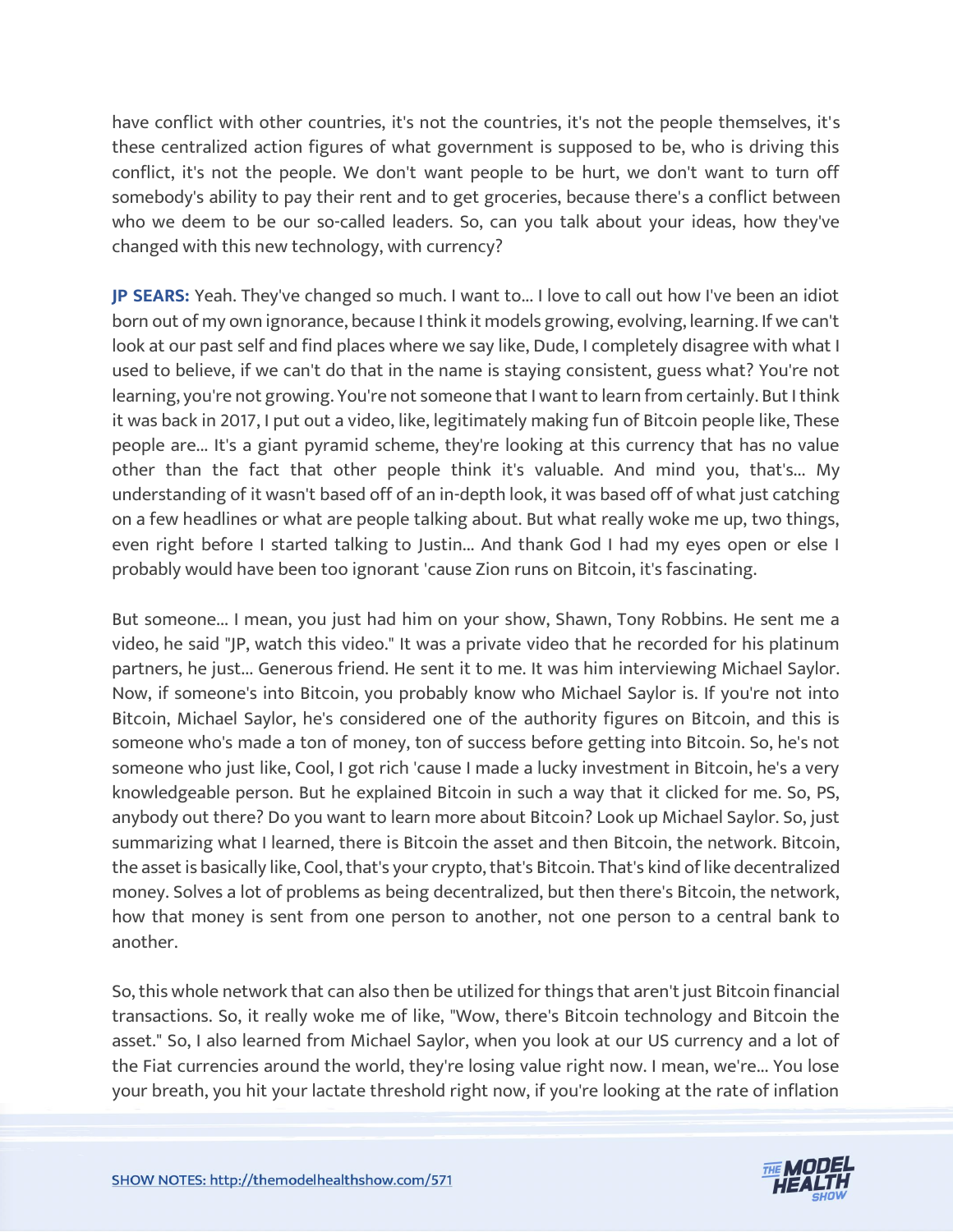in the US. If you're storing your value in US currency, the analogy is, you're holding ice and it's literally melting in your hand. If you're saving money in your bank account, you are losing money, simply because of inflation, the value is melting away. The dollar sign might not change, but the value of that dollar amount is changing. But Bitcoin, it's proven to be the safest, most secure monetary instrument on Earth. And it wasn't built by centralized authorities, it was built by a wise person with power to the people in mind, that's why it's decentralized, and that's why there's a fixed ceiling.

Whereas I believe in the past year, 40% of all US dollars ever in existence were printed in the past 12 months. And what that does is devalues the hell out of all the money that you and I have worked our butts off to accumulate, but Bitcoin doesn't do that, it's a fixed amount, therefore, the value doesn't melt away like ice. So, at this point, Shawn, I've completely forgotten your question, but I will say, my eyes used to be wide shut about Bitcoin. Now, they're eyes wide open, not only in terms of how I protect and preserve my family's future financially, I've gotten really heavy into Bitcoin. And then with my life energy of supporting a solution that solves so many of the world's problems, Zion, that's built on Bitcoin. So, my opinion on Bitcoin has changed tremendously in accordance with me learning about what Bitcoin actually is and what it's capable of, and how bright humans like Justin can use Bitcoin technology to then build technology on top of to serve humanity very well.

**SHAWN STEVENSON:** So mind-blowing. We got to talk about this a little bit, because I just want to hear you guys' perspective on this. So right now, the United States federal government is in \$30 trillion of debt, I believe is the latest numbers. Who the f\*ck are we in debt to?

**JP SEARS:** It's crazy. I don't know.

**SHAWN STEVENSON:** Can somebody explain that? Like, how is it... Our government is in \$30 trillion of debt to who? Like, to itself? Like, that's a good business partnership. It's just so crazy. And the ability to just print off money to try to solve problems, like, there's something's got to give, you know? And we've got to do something different.

**JP SEARS:** It's our fault. You can look at the countries around the world in our lifetime whose currencies have become next to worthless. You know, the most recent example that I can think of is Greece, I don't know, half a dozen or so years ago, and that's a centralized system. So, Shawn, to me the analogy is, zero to 10, if 10 is very good and zero is absolutely worthless, how valuable would you say the USDA Food Pyramid is?

**SHAWN STEVENSON:** Oh, man. A scale of what to what?

**JP SEARS:** Zero to 10.

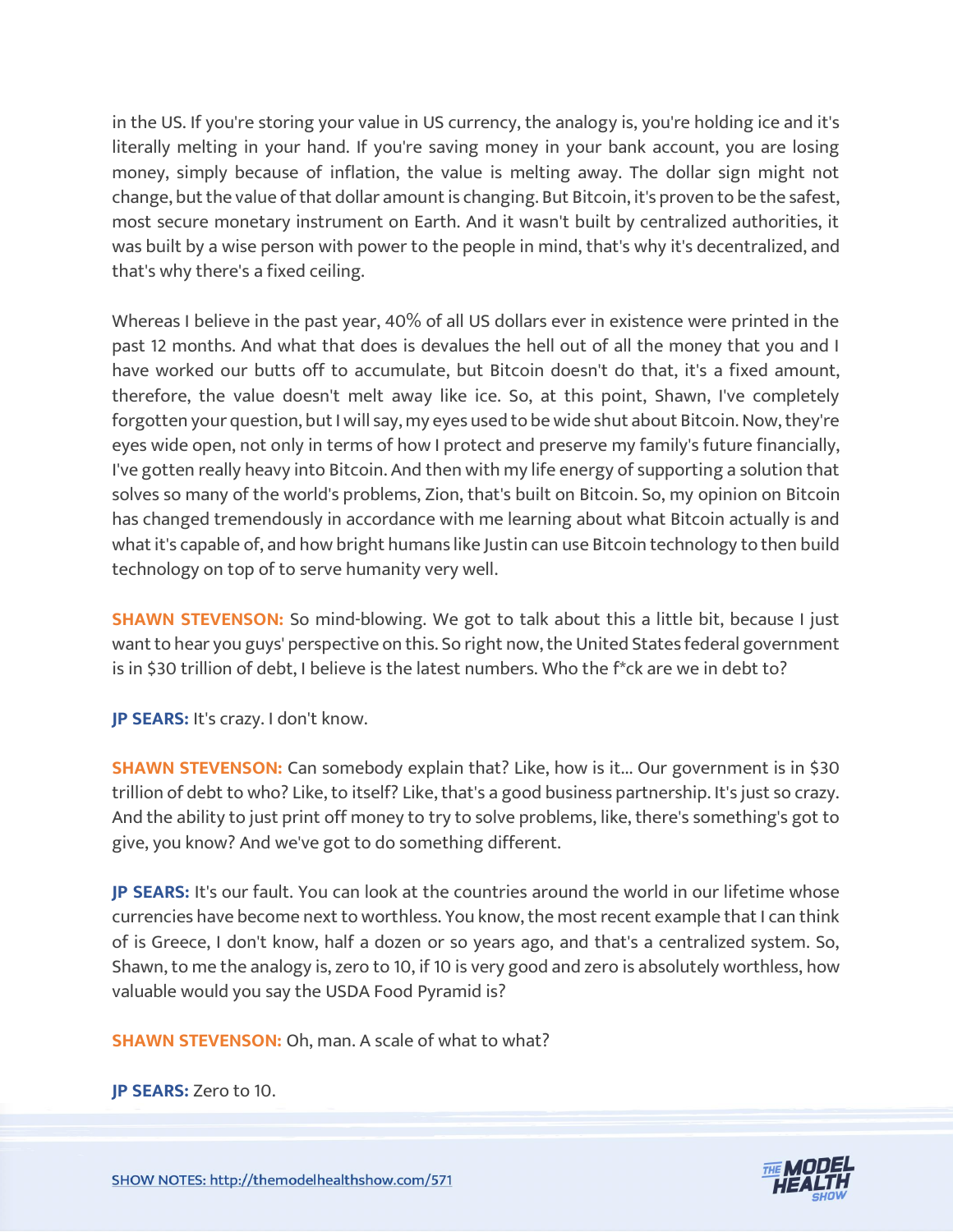**SHAWN STEVENSON:** Zero to 10, I'd give it a two, 'cause you got to eat something.

**JP SEARS:** Yeah. I'd give it by the two as well. So, if you just thought about completely handing control over your health to the USDA, you'd realize you're getting about it too, you're missing 80% of this, the potential. So, we're doing that with our financial health, we're handing control over our financial health to the Federal Reserve, the US government. And now, I'm not someone who's, argh, that's a... They do amazing things. And they're flawed, they're not perfect. So, if you want a two out of 10 financial health, we know what we're going to get when we put all our eggs into that basket, basically eating the monetary equivalent of the food pyramid. But someone might wake up from that and say, well, instead of feeding myself based off the food pyramid, I might read Shawn's books. He seems to be a lot healthier than the people running the food pyramid, I want to pay attention to him. And the equivalent of paying attention to you for health, I think financially is paying attention to Bitcoin and putting some of our eggs into that basket.

**SHAWN STEVENSON:** Powerful. Justin, if you could, because I don't want to glance over this, I mentioned a lot of folks when COVID became a part of our lives and different scientists and researchers were coming forward and sharing data that a lot of it has proven to be correct, but at the time they were getting censored, de-platformed and a lot of people were jumping over to sites like... You know, platforms like Parler, for example. How is it that an entire platform can just be removed from the Internet? It wasn't the company that did it, can you talk about how that happened? And...

**JUSTIN REZVANI:** How it happened was very... It was very sad.

**SHAWN STEVENSON:** But also talk about how that happened, but how Zion, that's impossible for that to happen.

**JUSTIN REZVANI:** So, the way that it happened was, they're on centralized app stores, they... All of their code was sitting on an AWS server, so they were simply turned off of AWS, they were banned from every app store, and then their code that was... That wrote... 'Cause usually there's like a repository that holds the actual data... Not just data that's on the system, but like the code that enables it, right? The back end and the front end, that was also sitting on AWS. So, it was just all turned off, right? I think that that's the base layer of everything that was just like, okay, Amazon, no more, App Store is no more. So, they disappeared.

**SHAWN STEVENSON:** So, what does Amazon have to do with it?

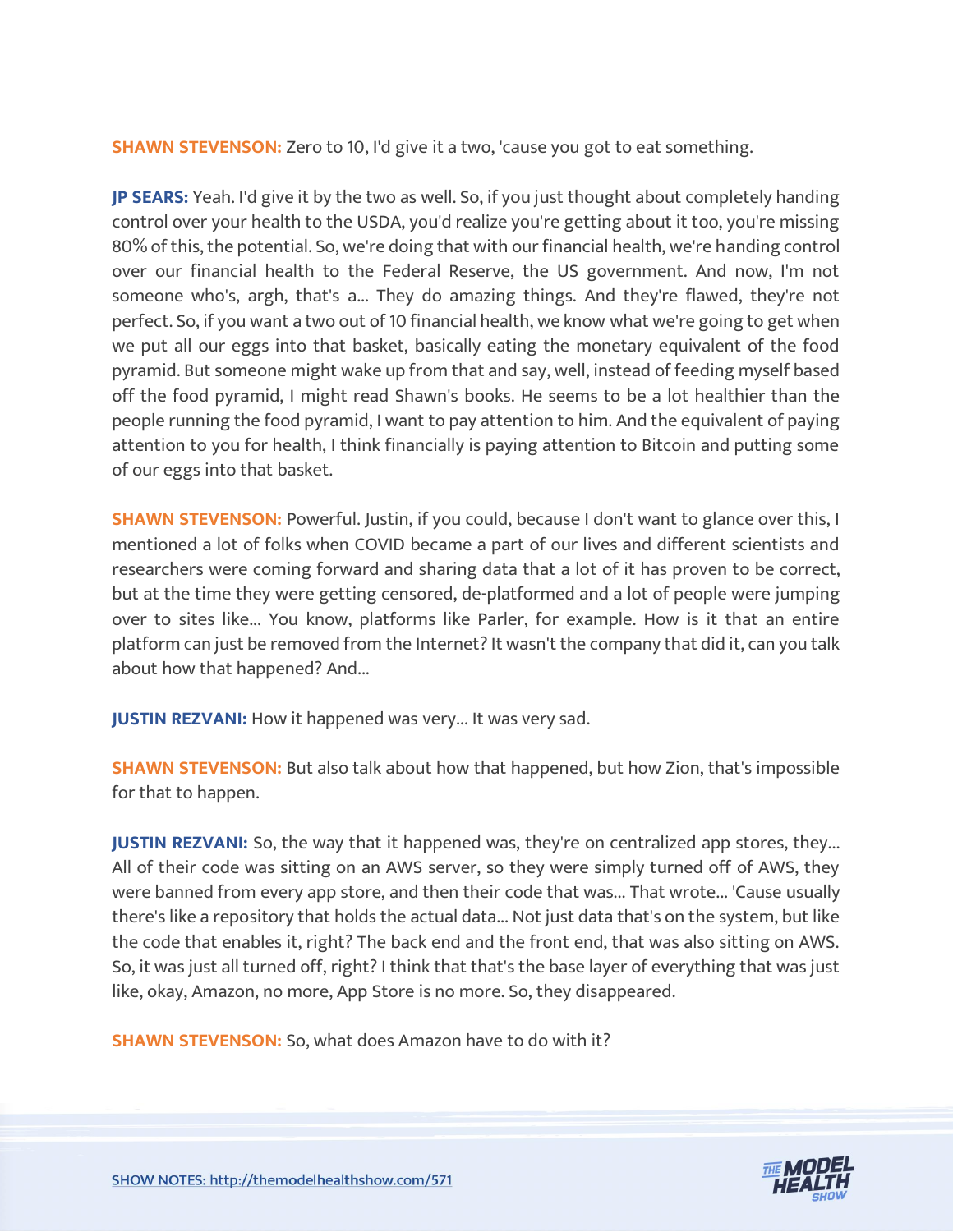**JUSTIN REZVANI:** So, AWS runs, I think, 80% of the Internet. And so, this is where the clients themselves where data storage occurs for like a server to run, 'cause usually you need like a relay... You need some level of a service to run and then your phone is actually enabling that particular service. So, I think...

**SHAWN STEVENSON:** So, they were using Amazon's servers?

**JUSTIN REZVANI:** Yeah, he was using Amazon's servers and so...

#### **SHAWN STEVENSON:** Wow.

**JUSTIN REZVANI:** I think the... And there was one central point of failure, I think that's the... The key is like, if there's one central point of failure, it's very easy to like, just turn it off, right? You turn off one thing and everything... And all the lights go out. So, I think that the approach that we've been taking is that there's a few layers of decentralization that we've been trying to achieve that allows the differentiation inside of Zion, right? So, the first piece is that the identity, your individual identity, and all the downstream effects of that identity are held by a private and public key on your personal device. So, your identifier is not sitting on some sort of a Zion centralized server, right? We have our relay that are enabled, that's open source, so that piece is owned by you.

The next piece is that how do payments run inside of the network? Number one is, we use the Lightning. We're not using PayPal, which is another centralized service, we're not using the traditional banking environment, which goes bank to bank to bank to bank. We're using the Lightning Network, which is an open monetary network built on top of Bitcoin that allows a transaction to freely move from individuals with no level of censorship to occur, and this is across a multitude of nodes that are sitting in parallel to Zion. So, the nodes are actually outside of Zion as a company that allows the payments to move freely. The final piece is that if you are a very sovereign individual, you can decide to host your own version of Zion, your own version of a relay on your own instance at your house, right? So, you can take this actual data, you can take all of the things related to your DID and actually you store it in your own server, and by the way, it's all also replicatable, right?

So, we had a great call today with Dan. Dan... Daniel was describing this thing, it's like, cool. Like, if Zion for some reason wants to turn someone off, someone just takes their DID and all the downstream information to put it somewhere else and they're running back up tomorrow, right? Because it's not a Zion instance, it's a decentralized standard on the open web. And your DID can be a referral everywhere. So, I think that's the differentiation. It's like, in the new world, what's going to happen with both of you as creators is there's going to be the JP Sears verifiable DID globally. This decentralized identifier with a verifiable credential that we set and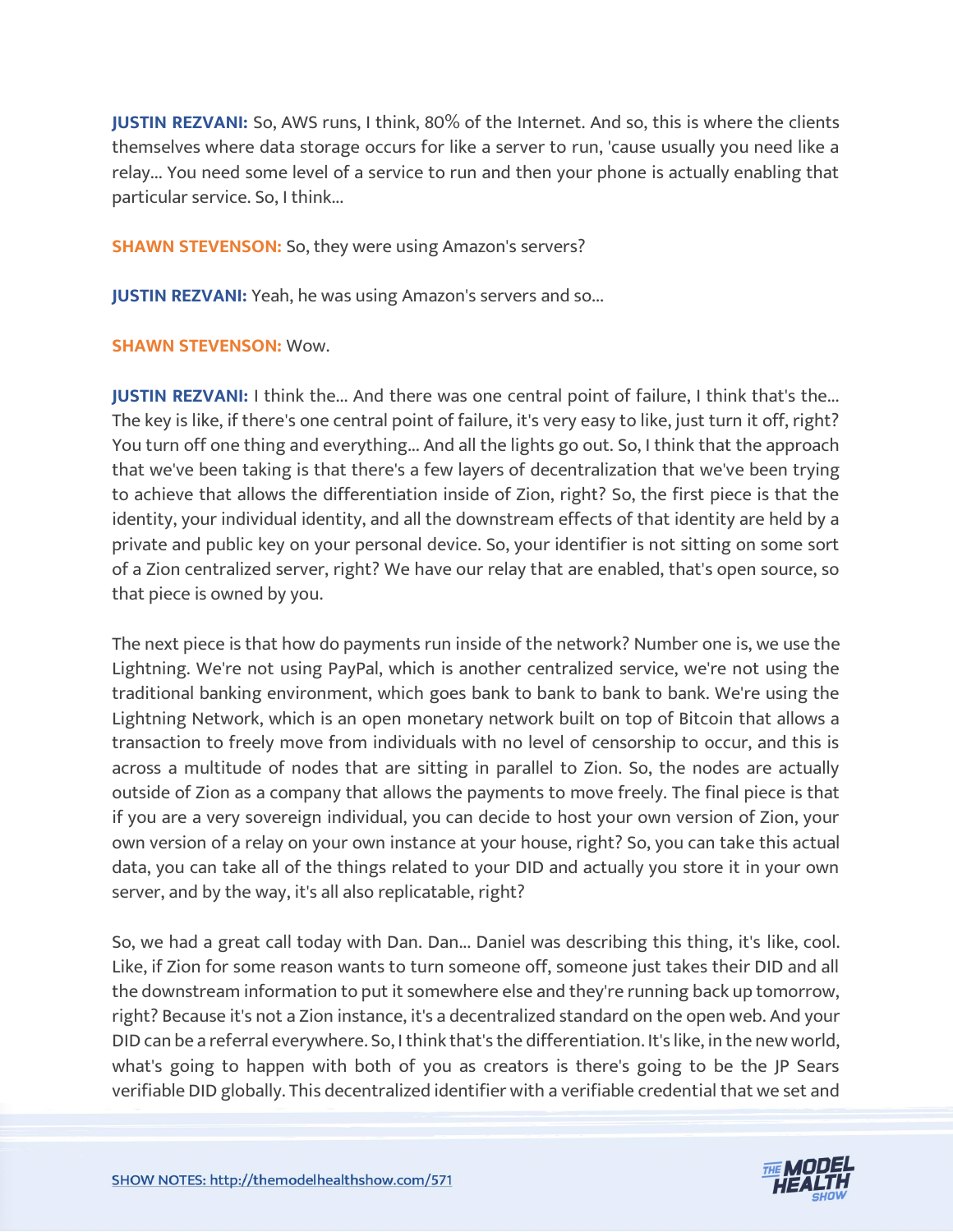other companies will set for JP, everyone will know that anything with this signature, this particular digital signature is a JP Sears true piece of the content and truly coming from JP. That DID can sit on any type of instance on the globe.

Like, what's going to be cool is that in the future, Zion is just one of the apps using this open standard, and all of these different apps can talk to each other. So, JP can go to the next version of something that's building on DIDs and Zion, put in his DID and all the things that he's already created for the past few years automatically pop up on that new network. And then all of this stuff pop-up on this new network, it's open standard. So, I think that's why this is a little bit different is that we don't have a central point of failure. If you want to hack, you have to hack every individual ID to take all that, and I think the privacy piece that we have is also that... You know, Zion has no access to an individual user's data, we have none. Because we don't have access to encrypted private information, only the private key on the device has.

**SHAWN STEVENSON:** It's remarkable. So remarkable. JP...

**JUSTIN REZVANI:** I think, one other thing I want to know, by the way, please don't trust what I'm saying, verify it, right?

#### **SHAWN STEVENSON:** Yes.

**JUSTIN REZVANI:** Like, go to our open-source code, and there's not a lot of steels of balls to say this, like, go verify what I'm telling you. You don't have to listen to me, go verify it, it's 100% open source.

**SHAWN STEVENSON:** JP, one of the things that you've been talking about, you really... You've been doing remarkable work for many years prior to all of these crazy things taking place in the world, the last two years, but I think you mentioned before when we had a conversation that you really found out what your mission is more recently, which is, your biggest driving force is freedom.

#### **JP SEARS:** Yeah.

**SHAWN STEVENSON:** And the title of this new book, and I've just been tearing through it, I just got my hands on it yesterday, and has been tearing through it, it's so well written and just powerful. And I'm going to circle back even to the name, Zion, but it's Unapologetic Freedom is the name of the book that you wrote the forward for, its Justin's book, that's just going to take off, of course. So, what does that mean to you? Unapologetic Freedom and also you discovering that this is your driving force, what does that mean for all of us? Because I think that we tend to take our freedom for granted.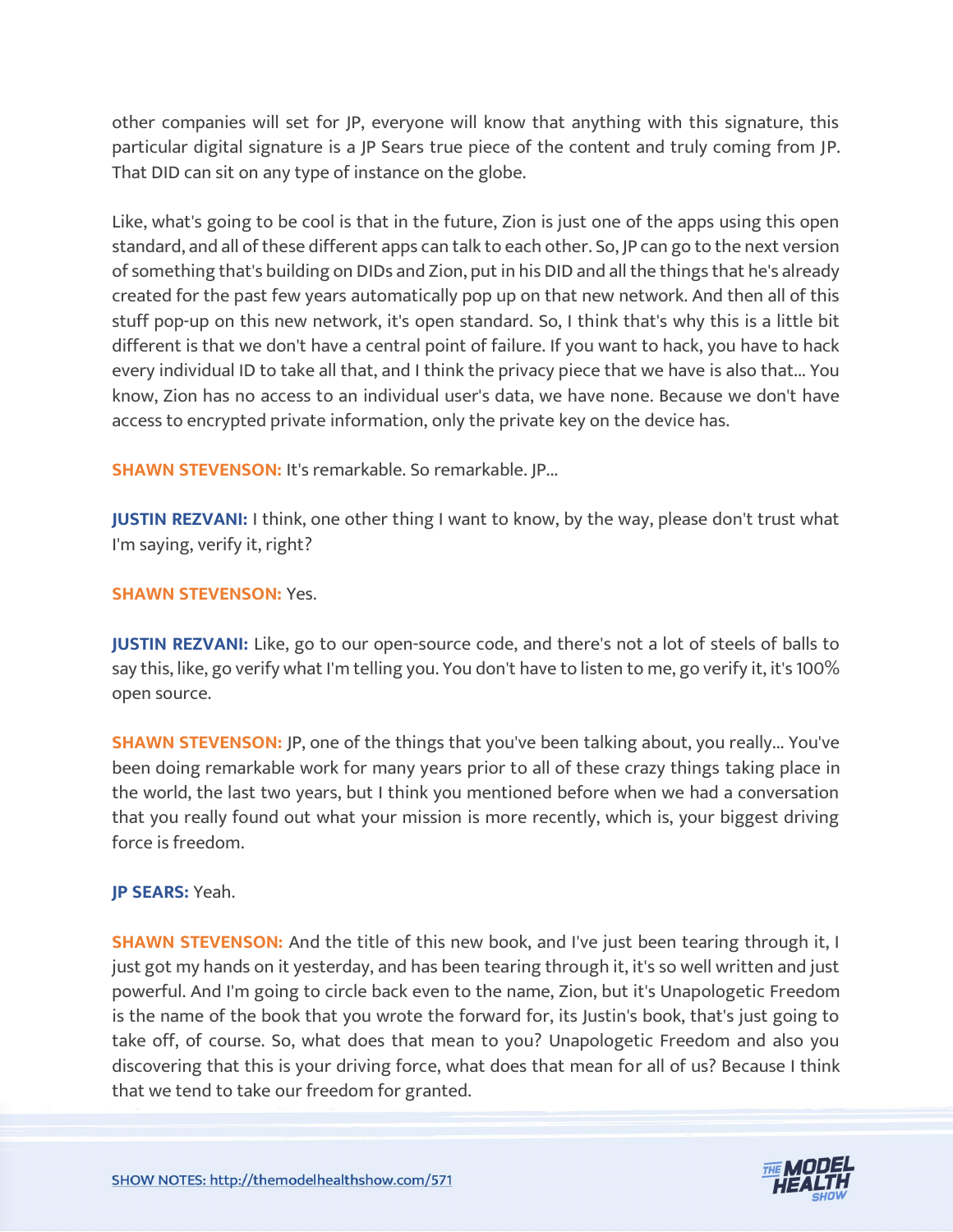**JP SEARS:** I took my freedom for granted up until Spring of 2020, under the guise of the pandemic freedom started getting taken away, and you look to the horizon and realize like, "Wow, if we don't change, more of our freedoms will be taken away." So, a fish didn't know it was swimming in water, until some of the water starts getting taken away, 'cause I was taking it for granted. That's when I woke up to realize, freedom is my number one value. I think everything else hinges on freedom. Everything beautiful in life, which there's so much, it's all born out of freedom. Any piece of music, any piece of art, any sculpture, your favorite podcast, it's born out of the expression of freedom, not restriction, not control, freedom. And to me, Unapologetic Freedom, that term means reclaiming your birth right. I think we truly are born in a God-given state of freedom, I think that's how we are intended to be. The question is, do we reclaim... Do we claim or if we want to, do we reclaim our natural state? If so, life is pretty good. Our health is pretty good.

If we don't, much like anything else in health, if we're not living in accordance with natural law, we suffer. Or is that suffering to show up, is it mind, body, emotions? I don't know, but suffering happens. So, to me, unapologetic freedom is simply reclaiming our birth right, what was ours and what's always been ours. Some of us have just needed to wake up and realize "I haven't been claiming what's always been mine. I haven't utilized the field of diamonds in my own backyard." Freedom, we don't have to wait around for permission to be what we already are, we're born freedom, we are free now, we will die in freedom. The question is are you living in accordance with that natural state. And we live in 2022, for everything in life, there's the digital version of it, and I think technology, the digital version used correctly in a way that serves humanity, it enhances the natural state, it enhances the beautiful things, use incorrectly. I think it disconnects us from our natural state. So that's why I've gotten passionate about helping illuminate the digital infrastructure of freedom and sovereignty, and I think being unapologetic involved about it is just a good thing, we don't need to apologize for being free.

**SHAWN STEVENSON:** Facts. Justin, listen, as soon as I heard the names Zion, I immediately thought about Morpheus and this speech that he gave in the Matrix in the cave in Zion. And you put that quote in the book. And I was just like, "Man, this guy... We're locked in here." So, what is this experience been like for you, what is the mission behind putting a book like this together with all the things you got going on in your life, and JP and I were joking about this before, you just go. You've got some big, big d energy out here, man, with all the heavy lifting that you're doing it just like for you, it's just waking up and I just eat massive social and complex issues for breakfast. So why this book right now?

**JUSTIN REZVANI:** I think it's needed in a way that like this... A piece of literature like this allows us to tell the story of what's happening in our world in a much more detailed way that we couldn't do in a podcast, I couldn't do in an interview, I couldn't do in a video series, it just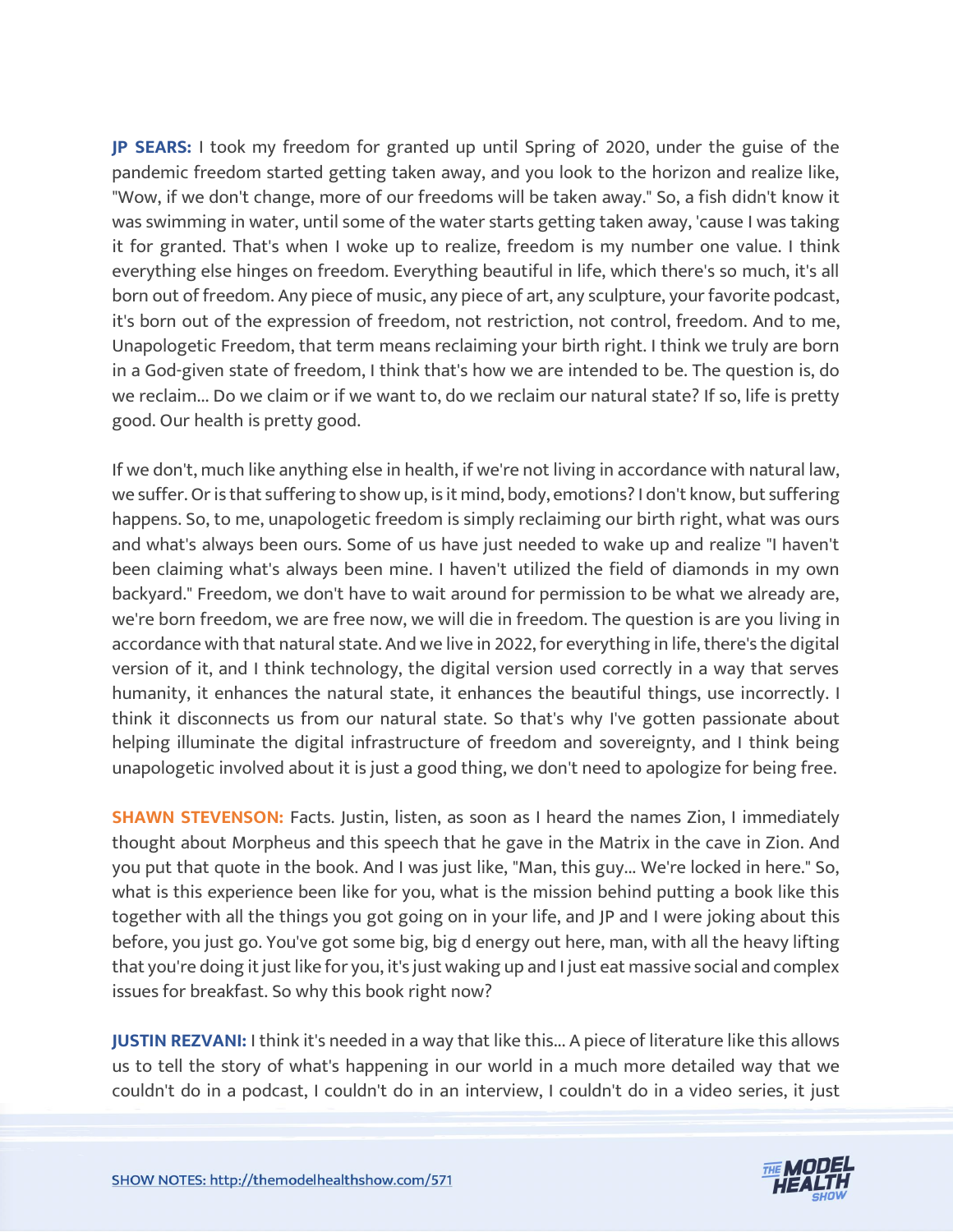wasn't enough, so I just... It was something that was built and pent up for years, that just needed it to come out on a publication, and so it just... I think I just needed to be done. And it was one of those things that it was obvious how all the stars aligned was we had an outline, we had an idea, we had someone that was willing to help us do it, so it's obvious like yeah, let's do it. Why wouldn't you do it if you had the opportunity to 'cause we had all the magic and we thought that the world needs to hear this, and I wondered "Who would else write this, who would have the cohoes against big tech in the way that we do in this book?"

A lot of people are afraid because they're afraid to get cancelled, they're afraid to disappear, so it was like well, we have a particular position on the world and we just want to share the truth of how things work to everybody, and this was a great medium to do that. And we had the support of our investors, every one of our investors is either a support on the cover or on the back, and it just made sense, that was the only way it just needed to be written in the world, it just needed to happen. That was the one that was the only logic for me. JP when I asked you about that, what do you think? I was like, I was like, "Hey, do you think we should do this?"

**JP SEARS:** Yeah, people need to know is how I saw it. And because I look at my past self, Justin, before I met you, got involved with Zion, I knew we have a problem, I didn't know how it could be solved, I didn't know there was a solution, and I'm passionate about letting people know there's a solution, people just need to know, people need to know where we're at. How we got here and how you can move forward. If you choose to take your feet out of the old paradigm of digital dictatorship and move to the new paradigm of digital democracy, or do I just... I want the horses to be led to water and then they choose if the water is right for them to drink, so I just want people to know because I didn't... I'm not a techy, most people in the world are techies. I didn't know there's actually a better way that social networking amongst other things can be done, so I look at my past self, it's like, dude, I'm glad I know for you, and I just want other people to know.

**SHAWN STEVENSON:** Awesome. So, guys, we've got two things here. Number one, can you let everybody know where they can get their hands on unapologetic freedom?

**JUSTIN REZVANI:** So, we have on amazon, just go search the name, unapologetic freedom, it will be available, I think once this podcast is live, it will be everywhere. The audio book, I think is really cool. So, I want people... For the audio book, JP and I both read the audiobook. JP his interjection throughout the audio book are really cool because he's reading the sub-chapters, he reads a lot of quotes from people... He is Morpheus. So, to hear JP Morpheus in the audio book is so powerful, I would like... Please get a copy of the book. We actually, 10 bucks we try to do the least amount possible to get this print in an Amazon said this was the least we could do for this size of a book, the least amount possible, and then the audio book, and then if you want the forward for free. We're offering JP's forward for free on the website. You could go to

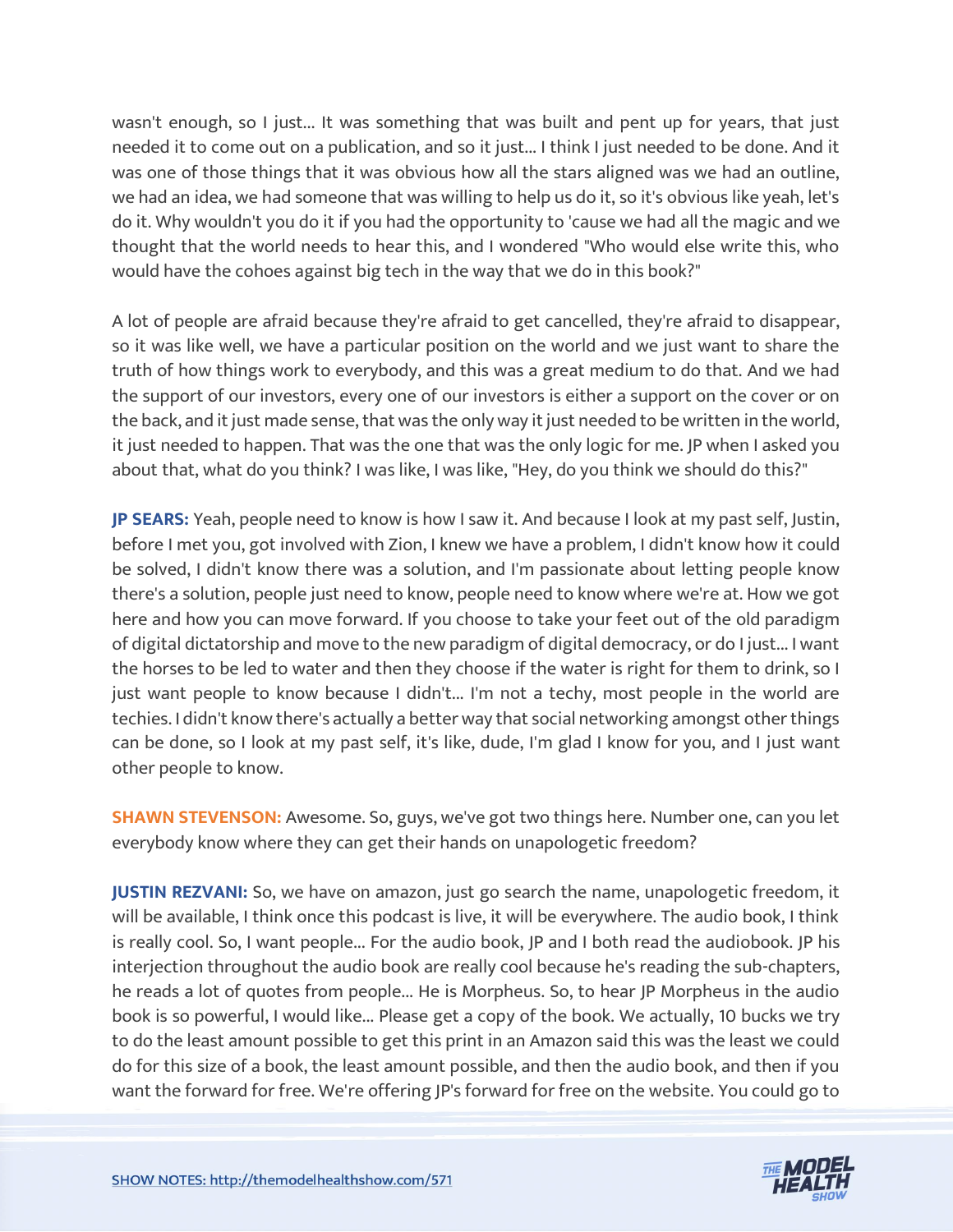unapologeticfreedombook.com, and you can download JP's forward for free. So if you want to get a taste of what is this going to be we are offering the forward there, and then if you want to get to the book, it's a support to our org, this book is not going to Justin, it's not going to JP, it's going to Zion as a company to help us continue to grow this utility for sovereignty in the world, it's going to towards that because that's what we want to help provide in the world.

**SHAWN STEVENSON:** Second, we've got Zion, and the quote comes to mind that, there's nothing more powerful than an idea whose time has come. I know a lot of folks are wanting to get involved with Zion, to utilize it, how and when our folks going to be able to do that.

**JUSTIN REZVANI:** So we are launching Zion FYI starting next week, so that on the 23rd, that new website comes out on the app is available on the app store but the version two that involves decentralized identifiers, decentralized data storage with IPFS is lightning wallets more communities to all the interactions that we've been working on for over six months in the new development will be available in every major App Store as well, so from Apple all the way to Android. So, if you search Zion on any of those services, you'll be able to find us, so we would love your support, and we'd love for you to be a member of our community, that's like the thing that pushes us forward isn't just the fact that we have this book but being on Zion and then being a member to contribute to our growth and their growth of... It's the price of a cup of coffee per month but you could really support us in building this organization for the future, and not have to subsidize our costs through anything else, but our mission.

**SHAWN STEVENSON:** Yeah, this is something very special. And guys, it's not often that something like this comes along and everybody involved sees this, so I'm hoping that this is knocking at the doors of your heart, and you see the importance of this, and this is the time to get involved, because things are changing very quickly. As JP mentioned, right now, it's either the great reset or the great awakening, and it's really about, right now we're in the suck and we're in the part of the story where we're deciding which path, we're going to take. JP, and I think you mentioned earlier, I'm pretty confident in which path we're going to take, you know, but at the same time, we're in it. The thing still has to get done. And JP, if you could, I want to ask you this, man, because you've been such a light for so many people during this time, and the ability to look at things through the lens of comedy and to laugh at the craziness, but it doesn't take away from the importance of it, or the necessity of doing something, but being able to see thing through the... See things through the lens of humor is so powerful and so healing, so can you talk a little bit about that and why for you and if you think it's possible that folks can start to lighten up a little bit, not even take themselves so seriously, and start to look at things through the lens of humor a little bit more often in our lives.

**JUSTIN REZVANI:** Yeah, I think it's an important tool to have, and I don't think many of us use the tool of humor for our own benefit enough, there's two mindsets that I'd ask everybody to

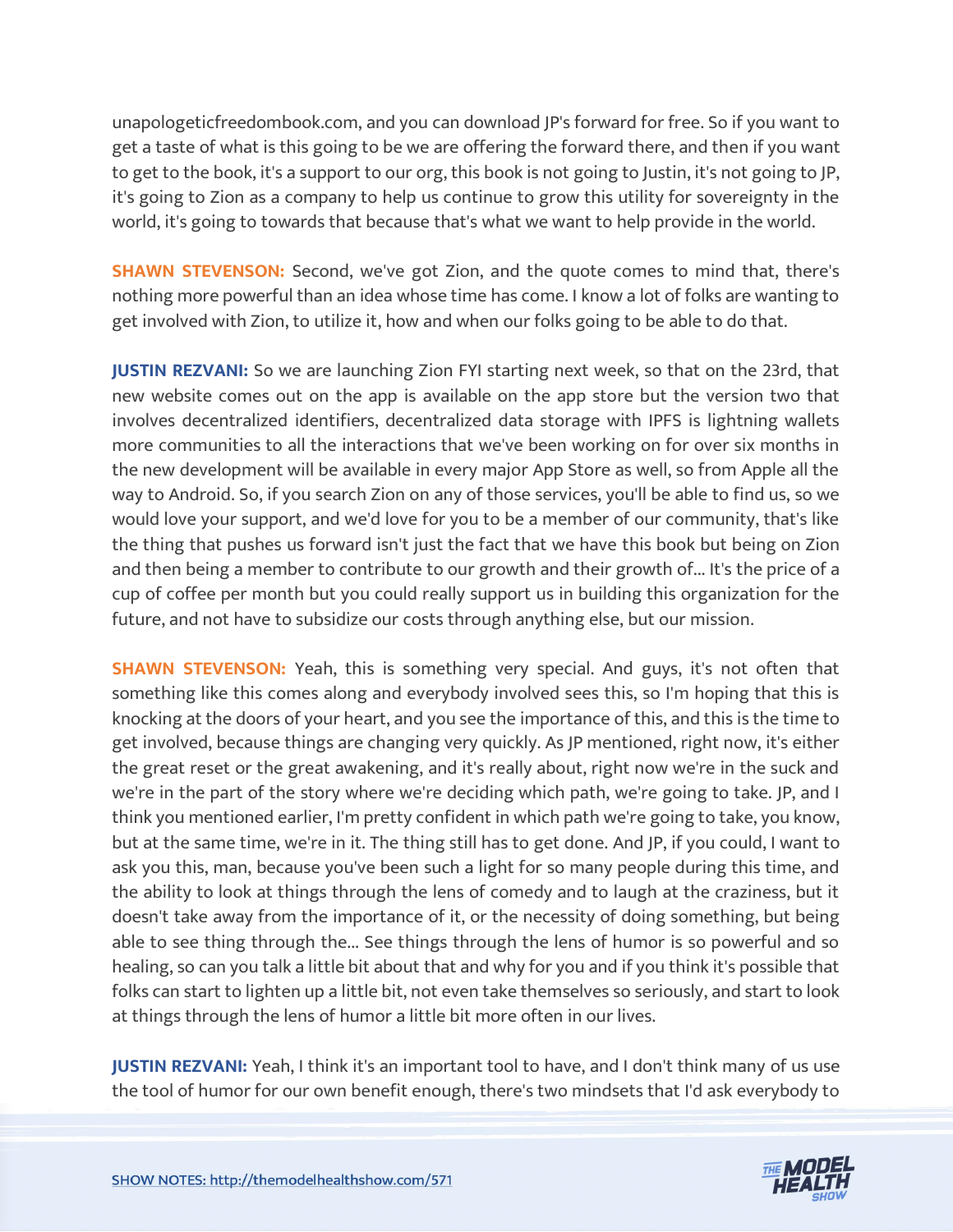keep in mind, so you can benefit from the tool of humor, just like you can benefit from the tool of a given supplement. One is an Oscar Wilde quote which is really stuck with me, "Life is too important to take seriously," and then also combined with that in an Ellen White quote "Nothing is as it seems". Whether you're looking at the news, you're looking at someone saying to you, or you're even looking at your own thought, if you can lighten up a little bit and realize this is true, nothing is as it seems. Here's how it seems to be, but what could the truth of it actually be in the distance between how it seems to be and what it actually could be, the space in between is room for humor, that's the wiggle room. And when we explore that space, we're divorcing ourselves from our marriage of certainty to how the things seem to be. News flash, just 'cause we're certain that something doesn't make it true, it just means we feel safer, the more certain we convince ourselves of that thing, but you're married to a fence post, it's not going to serve us too well, but when we can create space between us and that fence post we used to be married to explore "What could the actual reality be here, be curious about that, humor will help take us there.

And also realizing seriousness is the psychological posture of fear when we're really serious about something, we're usually not vulnerable enough to say, I am really afraid of that. No, no, we get serious as a way of avoiding how afraid we actually feel, but when we're... Whatever we're taking most seriously, if we can just be honest and say, I'm scared about this, we're already lighting the load quite a bit, and then we can start to loosen it up more by exploring like, "Wow, if nothing is as it seems." What could the reality be?

**SHAWN STEVENSON: Perfect. Or we can have some fence posts babies.** 

**JUSTIN REZVANI:** Yeah, we could. And I've tried to mate with fence posts in the past, Shawn as you've taught me, it's not a comfortable process.

**SHAWN STEVENSON:** I almost fell over, man. I'm a very visual person, so... Man, JP, listen I appreciate you so much, Justin, thank you so much for the work that you guys are doing. It's just remarkable, and I'm grateful to just be a witness to this taking place right now and participating in this. Again, there's nothing more powerful than an idea whose time has come. And Zion is something that is going to change all of our lives, and it's just a matter of when are you going to get tuned into it, it's an incredibly important innovation. And thank you for the turbulence we're all experiencing to birth something like this, because again, we had a vision of freedom that was superficially in many ways, and so now we're going to create real freedom in multiple ways, but it takes us to go through the tough stuff, and you guys are built for it, I'm built for it. Everybody listening is built for it. Let's go. Justin, JP, I appreciate you guys so much.

**JP SEARS:** Thank you, brother. Thank you for being on the journey with us as well, we greatly value you.

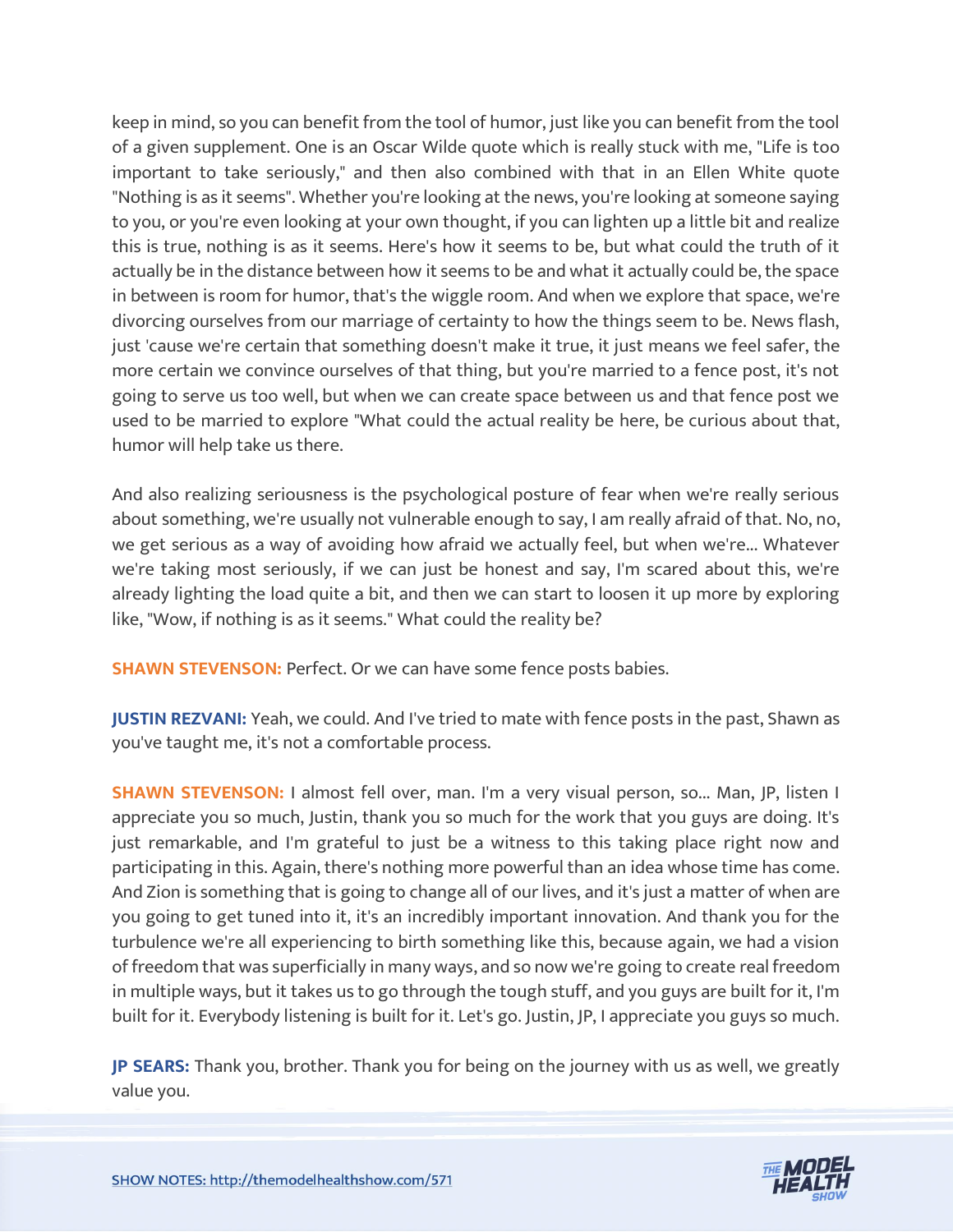**JUSTIN REZVANI:** Okay, I love you, Shawn? Love you, Justin.

**SHAWN STEVENSON:** Awesome, love you guys. Thank you so much for tuning in to the show today, what a powerful conversation and something really amazing that we're looking at happening right now. When Facebook hit the scene, it was kind of this strange French thing being utilized on college campuses, and it's evolved into this major platform that actually governs so much of what people are doing in their daily lives, whether it's connection and communication, whether it's commerce and shopping, and the list goes on and on, it's really transformed into something else, but it's also become, in a strange way, the arbiters of truth, and the guidance counselor of tunnel vision in our lives that have kind of just pointed our attention to a very specific, a very vanilla way of thinking about different issues and labeling or de-platforming various people and their voices as misinformation or as somebody or an entity that does not fit lock step with the predetermined narrative, and it's just very dangerous. And as I mentioned during the show, that governance is not shared equally. There are people that have been given the ability to break set guidelines, and these aren't people who work for Facebook, these are people who maybe are "Celebrity," maybe they have all the esteem or whatever, so they get a pass.

They can be more controversial, they could say things that are deemed to be misinformation and they don't get flagged if they don't get their posts taken down, they don't get deep platform, so it's under the guise of freedom, but it's not really free. Now, what if you see, not the next Facebook, but something better evolving right now, right before our eyes. And it's been brought into the light because of the turbulence is taking place with these social media platforms, it's forced the birth of something new, and I believe that that's taken place right now with Zion. So definitely check them out. And by the way, being on this highly complex blockchain technology where it can never... It's not in one location, it can never be censored, it can never be taken down, it's really remarkable what it's been... It's taken time to build literally a piece at a time in many cases. And so, understanding that everybody can't even get on there all at once, it's not something you could just jump on board and everybody is just freely admitted into. They've got to, there at a place still where they're placing people into it bit by bit to make sure that everything is working to the best of its ability. So, you are within the tribe of people who are learning about this early on, and so being a part of something that has a potential like this is really special.

So definitely check out Zion, and of course, unapologetic freedom is available right now. So of course, you can pick up a copy of that as well. I appreciate you so much for tuning into the show today, we've got some remarkable master classes and special guests coming up very, very soon, so make sure to stay tuned. Take care. Have an amazing day and I'll talk with you soon? And for more after the show, make sure to head over to themodelhealthshow.com,